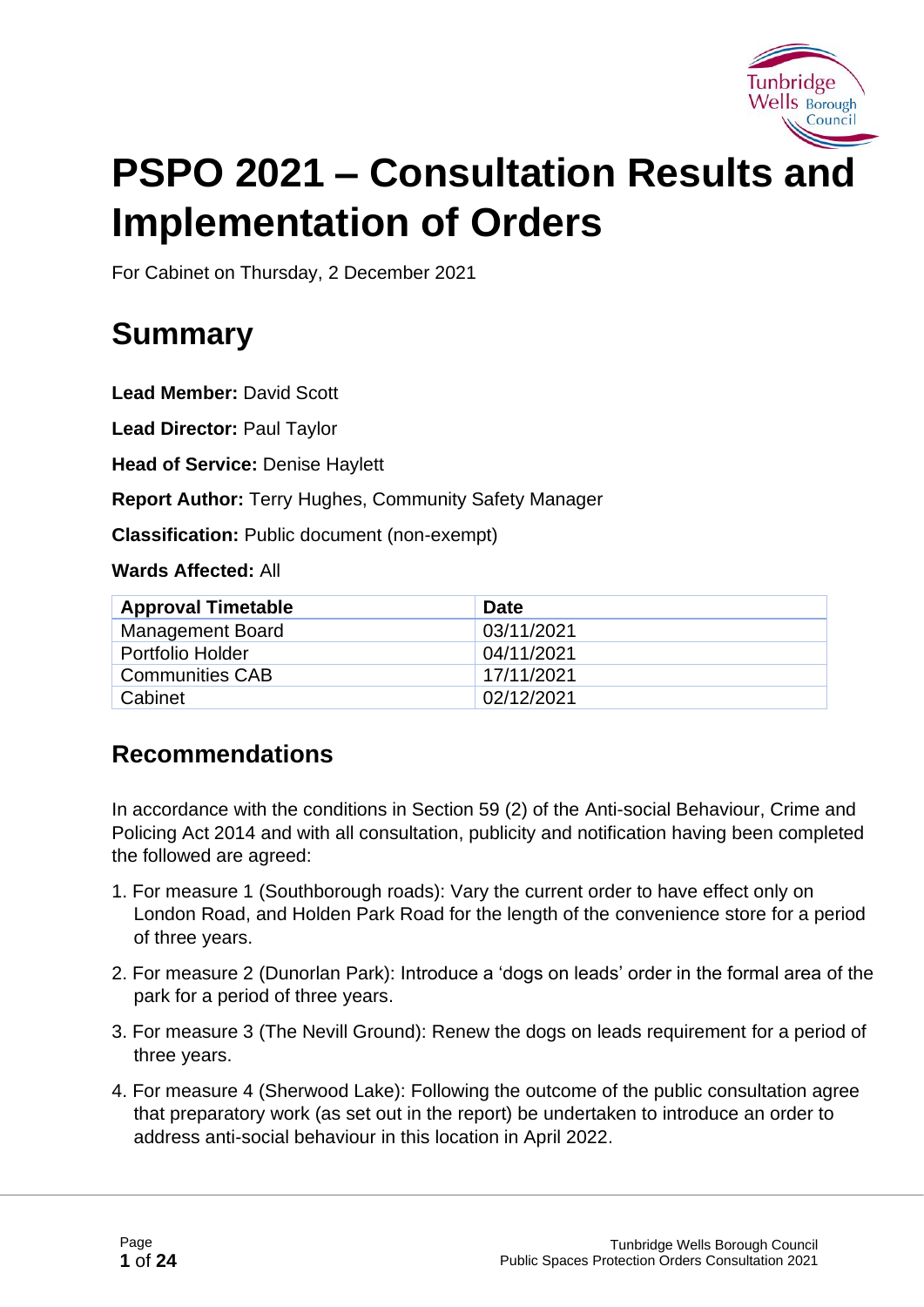- 5. For measure 5 (St John's Park): Following the outcome of the public consultation agree that preparatory work (as set out in the report) be undertaken to introduce an order to address anti-social behaviour in this location in April 2022.
- 6. For measure 6 (Multi-storey car parks): Following the outcome of the public consultation agree that preparatory work (as set out in the report) be undertaken to introduce an order to address anti-social behaviour in this location in April 2022.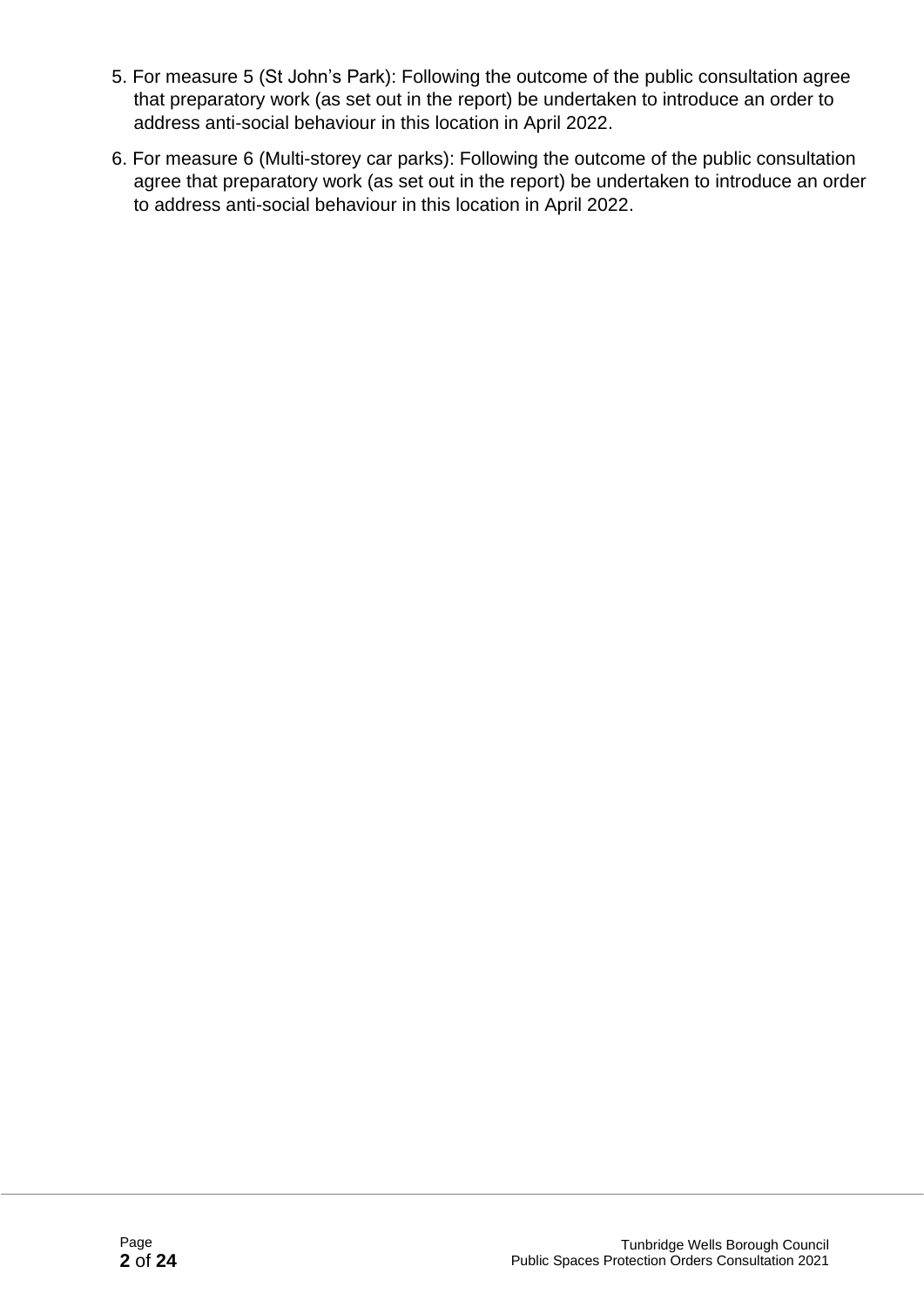## **1. Introduction and Background**

- 1.1 This report details the results of the 2021 Public Spaces Protection Order public consultation, which ran from 16 July 2021 to 29 August 2021, with recommendations for each of the measures the proposal seeks to address.
- 1.2 The consultation sought public input on whether to:
	- 1.2.1 **Discharge** the Southborough alcohol-related restriction on London Road, Holden Park Road, Meadow Road and Springfield Road.
	- 1.2.2 **Introduce** a dogs on leads requirement in the formal area of Dunorlan Park, with an area set aside for unrestricted exercise.
	- 1.2.3 **Vary** the dogs on leads requirement at The Nevill Ground to an outright ban on dogs entering the ground.
	- 1.2.4 **Introduce** a restriction on fishing along a stretch of the bank at Sherwood Lake to alleviate residents of a variety of anti-social behaviours.
	- 1.2.5 **Introduce** a late-night curfew at St John's Park to alleviate residents of noisy anti-social behaviour.
	- 1.2.6 **Introduce** a restriction on loitering or taking part in specific activities in Tunbridge Wells town centre car parks.
- 1.3 Two of these measures, 1.2.1 and 1.2.3 above, were recently **extended until 24 December 2021** to allow further time to assess the outcome of the public consultation to which this report refers.
- 1.4 For the sake of completeness, the following PSPOs were renewed at Cabinet in June 2021 and will be **active until September 2024**:
	- 1.4.1 Alcohol control in Tunbridge Wells town centre (including open spaces such as car parks, the common, Calverley Grounds and Woodbury Park Cemetery)
	- 1.4.2 Alcohol control in St John's Park, Grosvenor and Hilbert Park and Ridgewaye Playing Fields
	- 1.4.3 The means to address anti-social behaviour associated with rough sleeping and begging in Tunbridge Wells town centre.
	- 1.4.4 The means to address noise nuisance from amplifiers in Tunbridge Wells town centre when complaints identify an unreasonable disturbance is taking place.

### **Consultation outcomes: in brief**

1.5 In total, we received 771 submissions and 1,130 comments across the six measures. A final question asking respondents for any further feedback received 147 comments.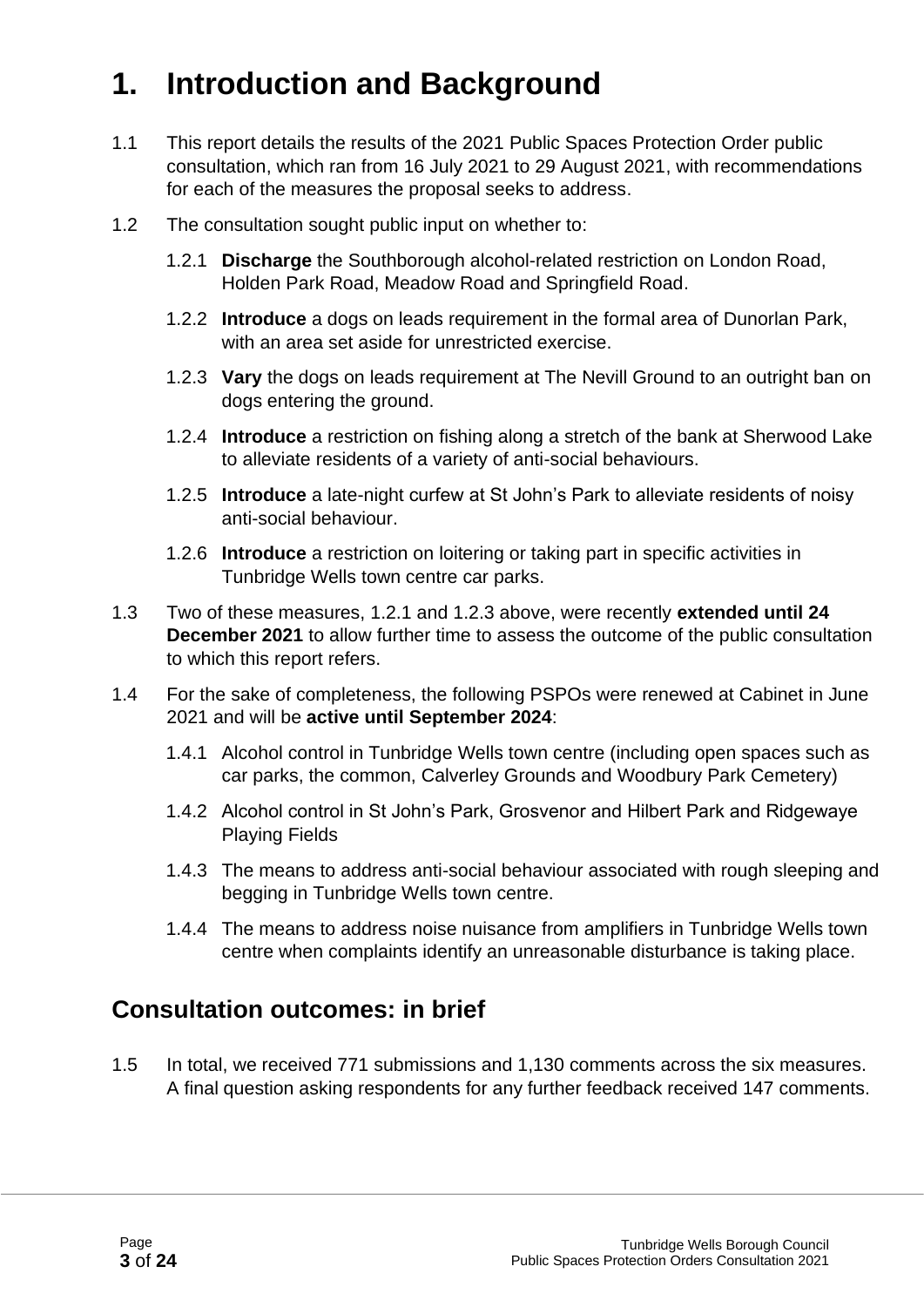1.6 The overall results are set out in the table below. Columns 2-5 show whether or not a respondent supported a particular proposal (see 1.2). Columns 6-8 show how many comments were submitted as part of their response.

|                           | $\overline{2}$ | 3         | 4             | 5              | 6              | 7                  | 8              |
|---------------------------|----------------|-----------|---------------|----------------|----------------|--------------------|----------------|
| Location                  | Yes            | <b>No</b> | Don't<br>know | <b>Skipped</b> | Voted<br>Yes   | Voted<br><b>No</b> | Don't<br>know  |
| Southborough ACZ          | 87             | 202       | 75            | 407            | $\overline{4}$ | 37                 | $\overline{4}$ |
| Dunorlan Park dog control | 408            | 271       | 12            | 80             | 198            | 166                | 7              |
| Nevill Ground dog control | 196            | 341       | 44            | 190            | 59             | 164                | 7              |
| <b>Sherwood Lake ASB</b>  | 403            | 26        | 39            | 303            | 101            | 11                 | 4              |
| St Johns Park ASB         | 419            | 29        | 39            | 284            | 88             | 7                  | 7              |
| Multi-storey car park ASB | 479            | 49        | 44            | 199            | 92             | 14                 | 13             |

- 1.7 Within the responses we noted nine duplicate entries where respondents had submitted a response in July and then a further response in August. These nine respondents changed their mind on 15 votes across the six measures. Nine of these were changed from "Skipped" to either "Yes" or "No". All substantive votes (either Yes or No) have been recorded in the table above. Appendix C provides further details.
- 1.8 Given the high number of responses, and each measure's clear margin, these discrepancies are not viewed as significant.
- 1.9 Appendix D contains equality and diversity data captured during the consultation.

### **Consultation Outcomes: Specifics**

### **Measure 1 – Alcohol control on four Southborough roads**

1.10 The alcohol control restriction provides authorised officers (police and PCSOs) with the authority to seize alcohol from individuals who are causing or likely to cause antisocial behaviour linked to alcohol consumption in the designated area.

#### **In favour of removing the measure**

- 1.11 87 respondents supported the removal of the alcohol-control on London Road (between Speldhurst Road and Pennington Road), Meadow Road, Springfield Road and Holden Park Road.
- 1.12 We received a total of four comments from those in support of the removal of the 'Alcohol Control Zone' with one respondent suggesting if the restriction is no longer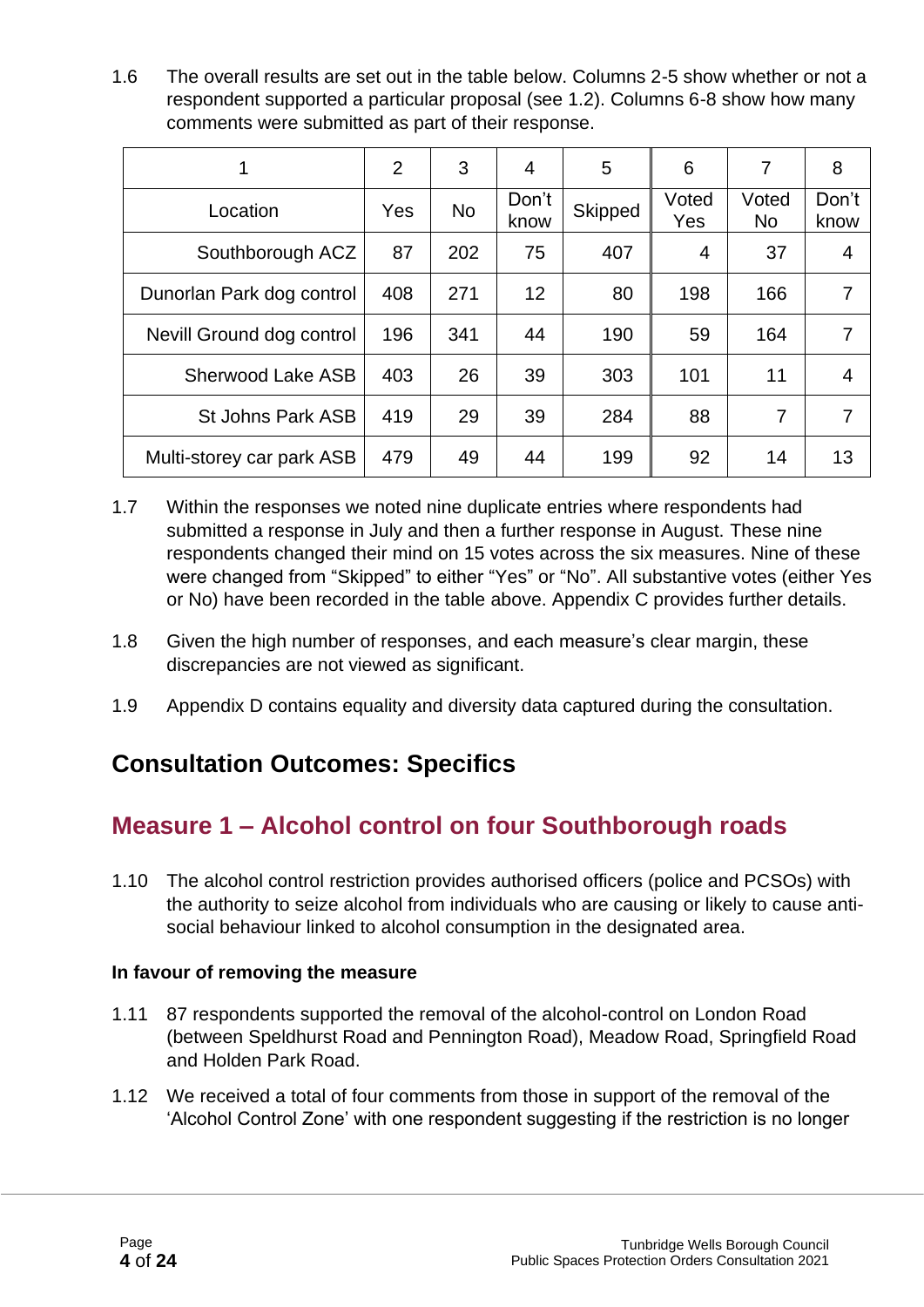necessary it should be removed. Others claimed the measure is "pointless" and "unenforceable" as there are "too few police" resources.

#### **Not in favour of removing the measure**

1.13 202 respondents did not favour the removal of the control. Comments made by those not in favour of removing the measure totalled 37. A good proportion of these suggest the anti-social behaviour will return if the order is lifted, with some saying it is likely or highly likely. One London Road resident stated they have been disturbed on "several occasions" by "anti-social drunken behaviour and foul language". A Meadow Road resident noted "there are often discarded alcohol cans on the street".

#### **Conclusion**

- 1.14 It's clear from the vote count and comments that respondents believe the PSPO on these roads is a useful preventative tool and that knowledge of its removal may spur the return of anti-social drinking, particularly on London Road.
- 1.15 The three side roads will have been added to the order to avoid displacement whereby an authorised officer may be unable to seize alcohol from an individual who simply takes a couple of steps from London Road onto one of the three side roads.
- 1.16 When I attended Southborough in 2018 to install new signage for this order a curious householder emerged to speak with me and my colleagues. He lived at the far end of one of the three roads, near the Prospect Road junction. He was concerned the 'no drinking' sign we were installing on a nearby lamppost could affect the sale of his house, which was up for sale. I think he made a fair point.
- 1.17 Maintaining a control zone to the junction with Prospect Road is unnecessary and I would propose removing the side roads from the order with the exception of Holden Park Road where the zone could be reduced to the length of the convenience store.

### **Measure 2 – Dog control at Dunorlan Park**

- 1.18 Of the 679 Yes or No votes registered for this measure 408 offered support for a dogs on leads requirement in the park, with an area set aside for unrestricted exercise. There remains a strong voice against the proposal with 271 respondents favouring no such control.
- 1.19 In respect of comments made, it is more evenly split with 198 comments from those who voted for control measures and 166 from those who voted against.

#### **In favour of a defined free-exercise area**

1.20 Many respondents suggested there are too many dogs in Dunorlan citing numerous occasions when unleashed dogs have jumped up on them or their children or have bundled their way across picnic blankets. Several citing they never again want to hear "he's only being friendly" or "he won't hurt anyone".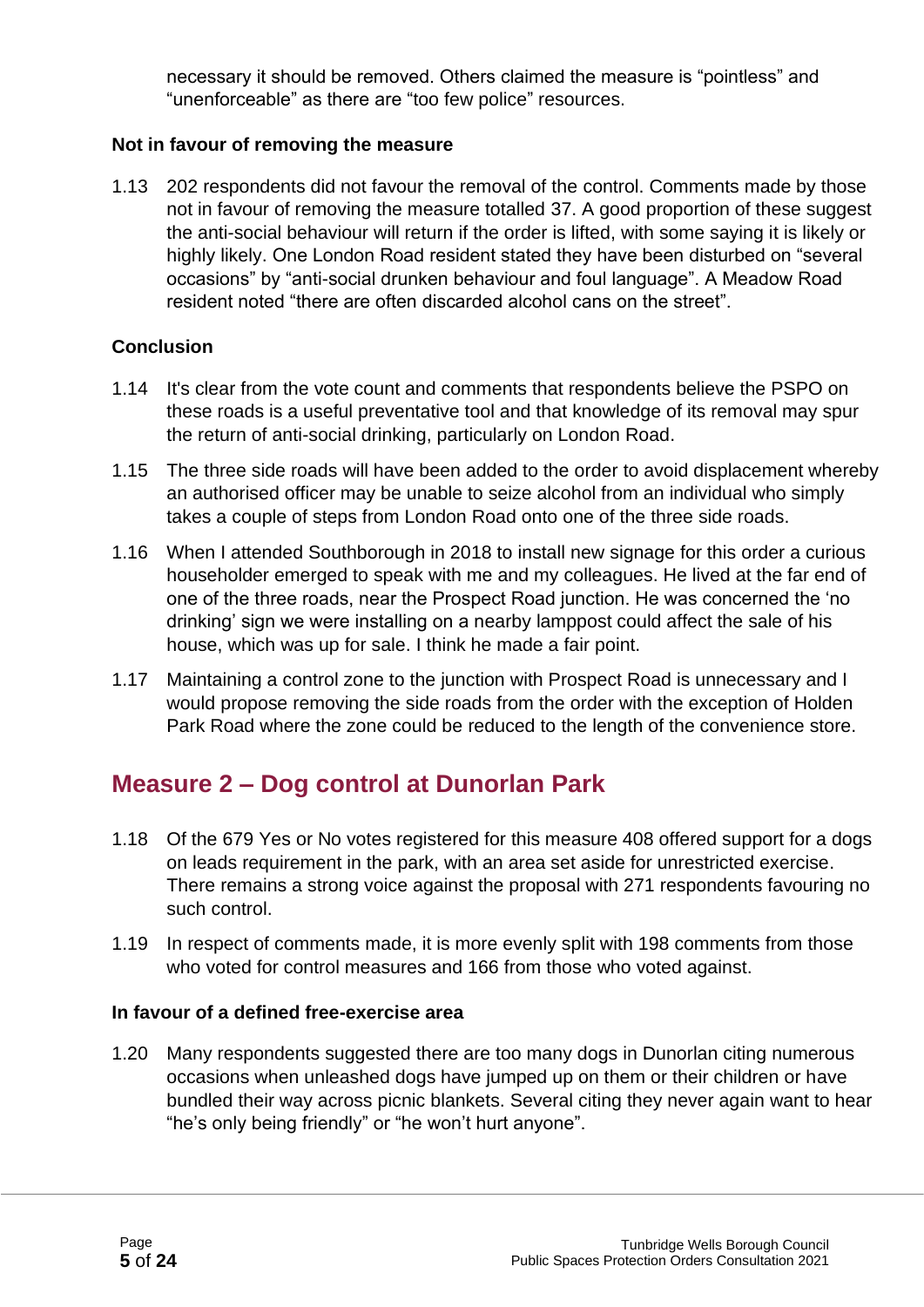- 1.21 A great number were concerned for the wildlife and specifically wanted the area around the lake protected from free running dogs. A good number of respondents had seen for themselves how dogs are "allowed" to jump in the lake, with several comments suggesting it's the owners not the dogs that are cause of this problem.
- 1.22 A number of residents who identified themselves as dog owners supported the measure, a few of them reluctantly, and several suggested the events field alone would be sufficient space. Another would prefer the events field because a good part of the proposed area is left un-mowed (for good reason, they acknowledge) and this makes training difficult and also harbours ticks and adders.
- 1.23 One respondent who supports the measure wants us to ensure the Victoria Cross Grove is "not part of the free-running area".
- 1.24 One person has on occasion avoided using the proposed area as it is more secluded than the main body of the park and made her feel uneasy. She supports a free exercise area but would prefer this to be the area in front of the café.

#### **Not in favour of a defined free-exercise area**

- 1.25 A number of respondents, some of whom live nearby and have used the park daily for many years, say they have never had any issue or problems with dogs or dog owners. Further, they have only ever seen two or three dogs run into the lake over a very long period of time. Others suggest it happens more frequently but rarely causes any damage to the wildlife and has reduced since additional signage was installed.
- 1.26 Several respondents suggest the free-exercise area is too small while the dogs on leads area covers too much of the park. Another suggested they might support the proposal if the meadow area could be properly fenced in as it is too close to the road for comfort.
- 1.27 The issue most frequently raised in respect of the meadow area is how difficult it can be to traverse, particularly in the winter months when it becomes "waterlogged" and "inaccessible". This was a concern especially for people with limited mobility and for those with small children and pushchairs, there being no tarmac paths in the proposed free-exercise area. One respondent also noted how dark it gets in that area of the park which would discourage some people, particularly women, from using it.
- 1.28 The other issue frequently raised was in respect of joggers. There is a clear belief among many respondents that joggers have driven this dogs-on-leads requirement and that there is vocal anti-dog lobby in Tunbridge Wells.
- 1.29 A fair number of respondents suggested bringing back Park Wardens to enforce the bylaw that currently exists. However, these bylaws are cumbersome, costly and timeconsuming to enforce. They must be dealt with by a Magistrates' Court with no option for disposal via a fixed penalty notice.

#### **Conclusion**

1.30 Respondents on both sides of the issue offered suggestions of a compromise in terms of times of the day and times of the year. Winter, it was felt, was not a great time of the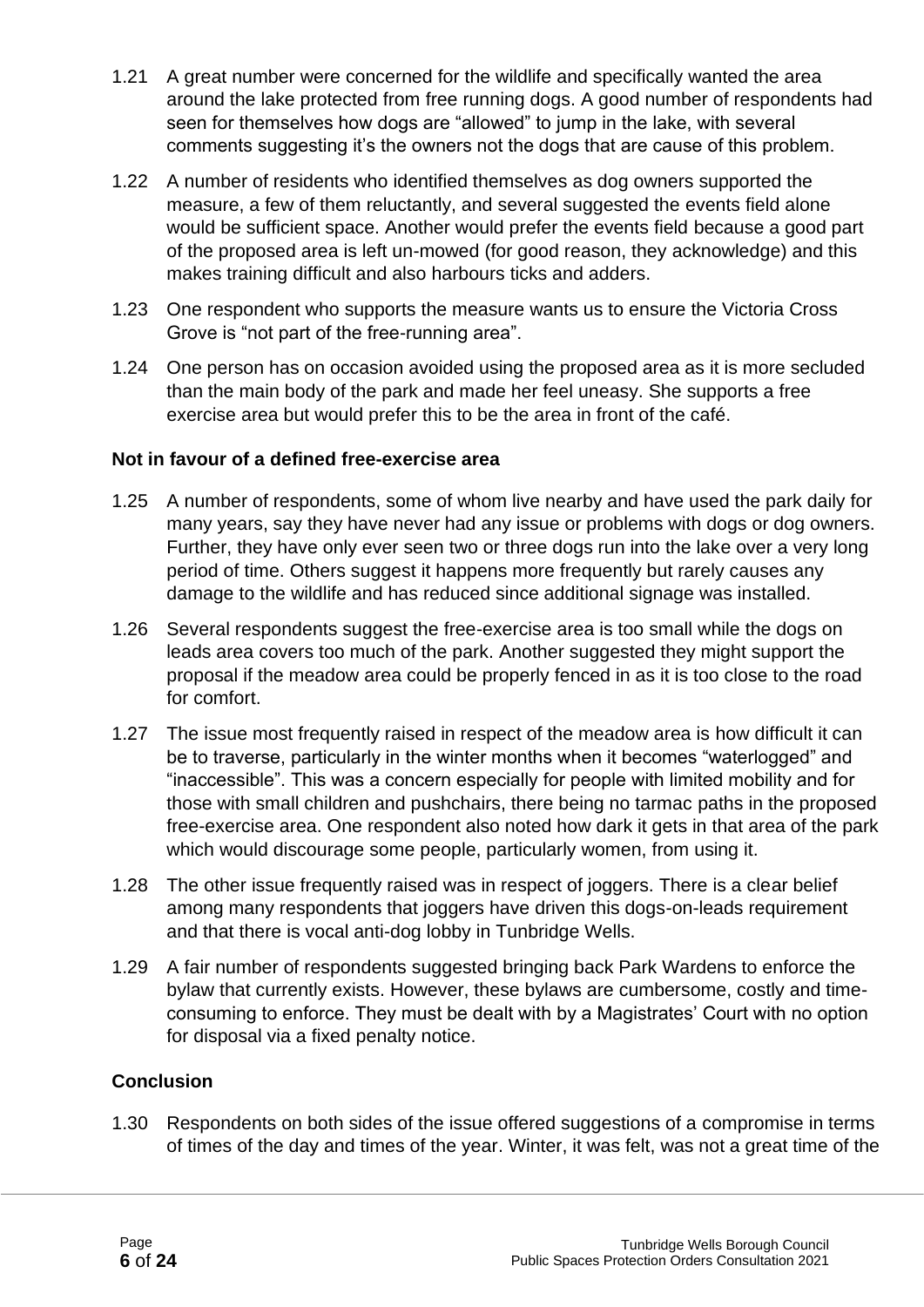year to restrict dog walkers to the proposed area, and similarly many respondents wanted any proposed restrictions – year-round or otherwise – limited to busy times of the day.

1.31 Enforcement was also raised as an issue, for both the existing bylaw and the proposed PSPO. Many comments pointed to this being key to getting dogs under control. It was felt that dedicated Park Wardens would make a big difference in this regard.

#### **Measure 3 – Dog control at Nevill Ground**

- 1.32 In 2018, after an evenly split vote to the question of an outright ban on dogs at the cricket ground, Cabinet found a compromise in agreeing to a dogs on leads requirement. While this had some early success with regular attendance by enforcement officers it has been reported by those who manage the cricket ground that dogs are often let loose within the ground and dog waste is not always cleared up.
- 1.33 Further, there is a concern that dog excrement may cause a serious infection to a professional sportsperson which may in turn put the use of the ground for county games at risk.
- 1.34 The consultation garnered 196 votes in favour of an outright bans on dogs with 341 respondents voting to either retain the dogs on leads requirement or to have no controls whatsoever.
- 1.35 In terms of comments made by members of the public in responding to the consultation we had 59 from those in support of the outright ban and 164 from those who do not support an outright ban.

#### **In support of an outright ban**

- 1.36 Several respondents whose children play or have played at the ground have been disappointed to see dog mess on the field. Others claims there are "dogs everywhere" and "often off leads" which "invariably lead to fouling, which is often not picked up". People playing sports should not have to contend with this, one respondent concludes.
- 1.37 Another respondent says that despite notices stating dogs must be on leads most are not. Another says dogs should be prohibited from all areas designated for the playing of sports, at any level, moreso at "one of the best, most picturesque county grounds in the country".
- 1.38 Another respondent points to Junior Cricket Week, July 2021, when around 60 children were at the Nevill while people were routinely exercising their dogs at the same time. "Needs to be a dedicated sports ground", they conclude.
- 1.39 The wish for The Nevill to be a dedicated sports ground where dogs are prohibited was a theme running throughout the supporting comments, with one respondent claiming it is "totally inappropriate for dogs to be walked on the cricket ground".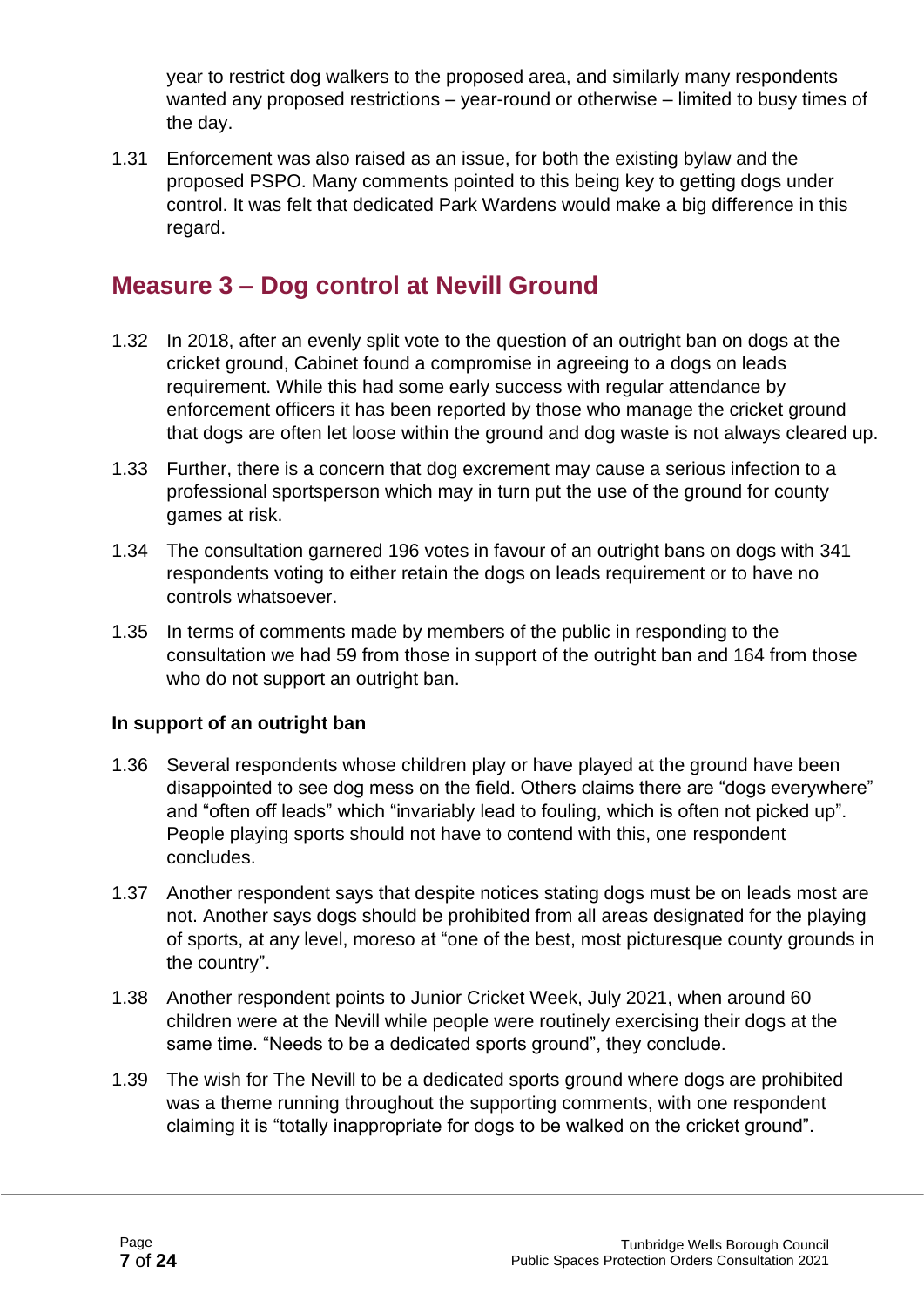1.40 Several respondents suggest Farmcombe Road open space is within reasonable distance and provides a suitably large space for free exercise. Conversely, another respondent wants dogs banned from there too claiming it has become "a dog toilet made unusable for children's play"

#### **Not in support of an outright ban**

- 1.41 The current compromise of dogs-on-leads was very much reflected as appropriate in comments made by respondents who did not favour an outright ban, claiming a ban would be "hugely unfair", an "extreme measure" and disproportionate.
- 1.42 Other respondents suggest "all owners are incredibly respectful of the ground" and that "most use the perimeter … rather than walk on the pitch, even in winter". Other people's experience is that "most dogs" are walked on leads at The Nevill.
- 1.43 More regular enforcement visits were seen as key to ensuring the current dogs on leads requirement successfully addresses an issue that many respondents recognise as important. They want the current dogs on leads requirement retained and properly enforced. Park Wardens were again referenced as a way to ensure people follow the rules more consistently.
- 1.44 Some respondents suggest that with a short cricket season it would be wasteful to allow the land to remain unused and unvisited from October to March. Claiming further that the regular presence of dog walkers is a good deterrent to the anti-social behaviour often experienced at the ground.
- 1.45 Some respondents suggest the closest open space for free exercise, Farmcombe Road, is not adequate for a number of reasons, including, waterlogging during the winter, dog mess not cleaned up, the presence of uncontrolled "boisterous, large dogs" with many owners viewing it a "dog park" where rules are irrelevant. The "more controlled environment" of The Nevill offering a "calmer, stress free experience".
- 1.46 Dog owners' mobility was also a factor in a number of responses, not only in ensuring local people with mobility issues can get to an open exercise area but also in that Farmcombe Road is not a space that offers level ground for mobility scooters and other assistance-devices and is not well maintained or monitored.
- 1.47 A female respondent remarked that she feels "safe to walk" at The Nevill, with her dog, as it has "clear sight lines" and she also feels comfortable allowing her children to walk the dog there.

#### **Conclusion**

1.48 There is a recognition that dog fouling is a problem and some dog owners do not pick up after their pets. There is clear frustration with that. It's also clear that local dog walkers feel a sense of ownership at The Nevill and most have accepted the 2018 dogs on leads compromise. We have heard from many responsible dog owners and they would not want to lose this space, which they value highly.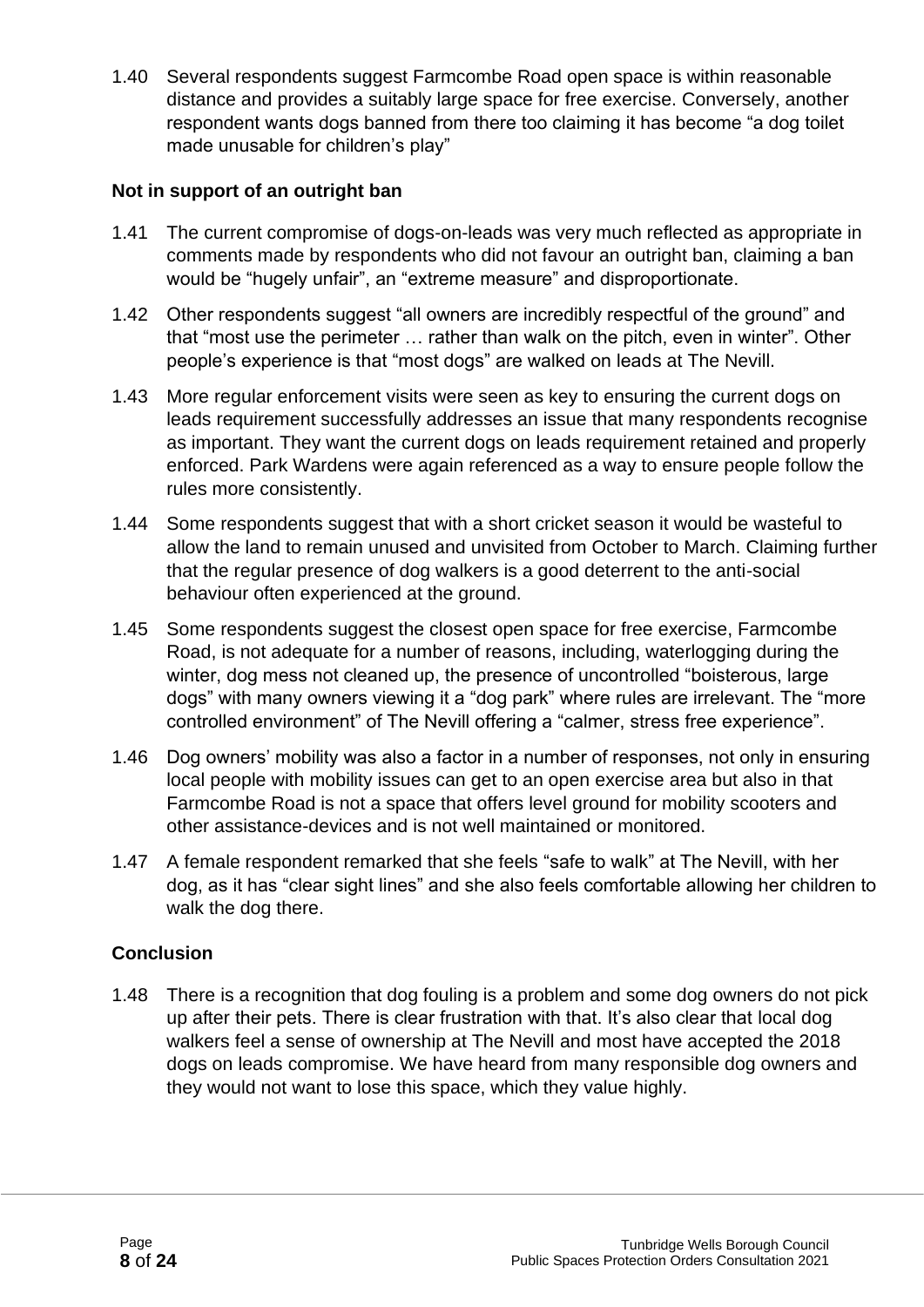- 1.49 Conversely, many respondents find it unacceptable that a top-level sports ground such as The Nevill, would permit access to dogs on leads let alone allow them to run freely within the grounds.
- 1.50 Ground regulations for Kent cricket venues (March 2019), requires that pets brought into the ground by spectators must be under complete control of the owner, must be kept on a short lead and that the owner is responsible for cleaning up after them. There appears to be no general regulation on dogs accessing the land outside of match days.
- 1.51 The issue of *Toxocara canis*, which can be dangerous to humans, is often cited as a reason for banning dogs from sports grounds but it's not clear cut. Both dogs and foxes carry the larvae, with one 1997-1998 study showing a greater prevalence in adults foxes (14%) than adult dogs (3%). There may also be seasonal variations.
- 1.52 The biggest criticism of assessing, again, whether or not to impose an outright ban is the lack of consistent enforcement of the current order which many opposers believe would, if improved, be a fairer solution. The Council recognised that this could be an issue, over the longer term, during the 2018 implementation.
- 1.53 We suggest maintaining the status quo dogs on leads for a further three years and to only consider re-consulting on this matter if the case can be made for an outright ban that may include an element of compromise for dog walkers that would not limit local people to Farmcombe Road open space where many dogs, it seems, are unleashed and perhaps uncontrolled.

### **Measure 4 – Restrictions to address ASB at Sherwood Lake**

- 1.54 A relatively new development in Sherwood has seen a number of residential properties built close to an existing lake in the woods behind Greggs Wood Road.
- 1.55 The lake and woods are very popular with local residents and by others who visit from further afield. The lake is fished by local residents who often stay for extended periods and it is this presence that is cited as the source of the nuisance behaviour.
- 1.56 While local police officers and PCSOs have attended the location to address antisocial behaviour in response to calls from local residents, issues that occur late at night, during weekends and Bank Holidays are less likely to get a speedy response, or indeed any timely response.
- 1.57 The consultation received 403 votes in support of some form of restriction that would reduce the anti-social behaviour around the lake and better protect the location for all users. 26 respondents did not favour any restrictions.
- 1.58 In addition to the votes cast we received 101 comments from those in favour of restrictions and 11 from those against.

#### **In support of some form of restriction**

1.59 A good number of people who live adjacent or close to the lake responded to the consultation and provided additional information as to the disturbances they have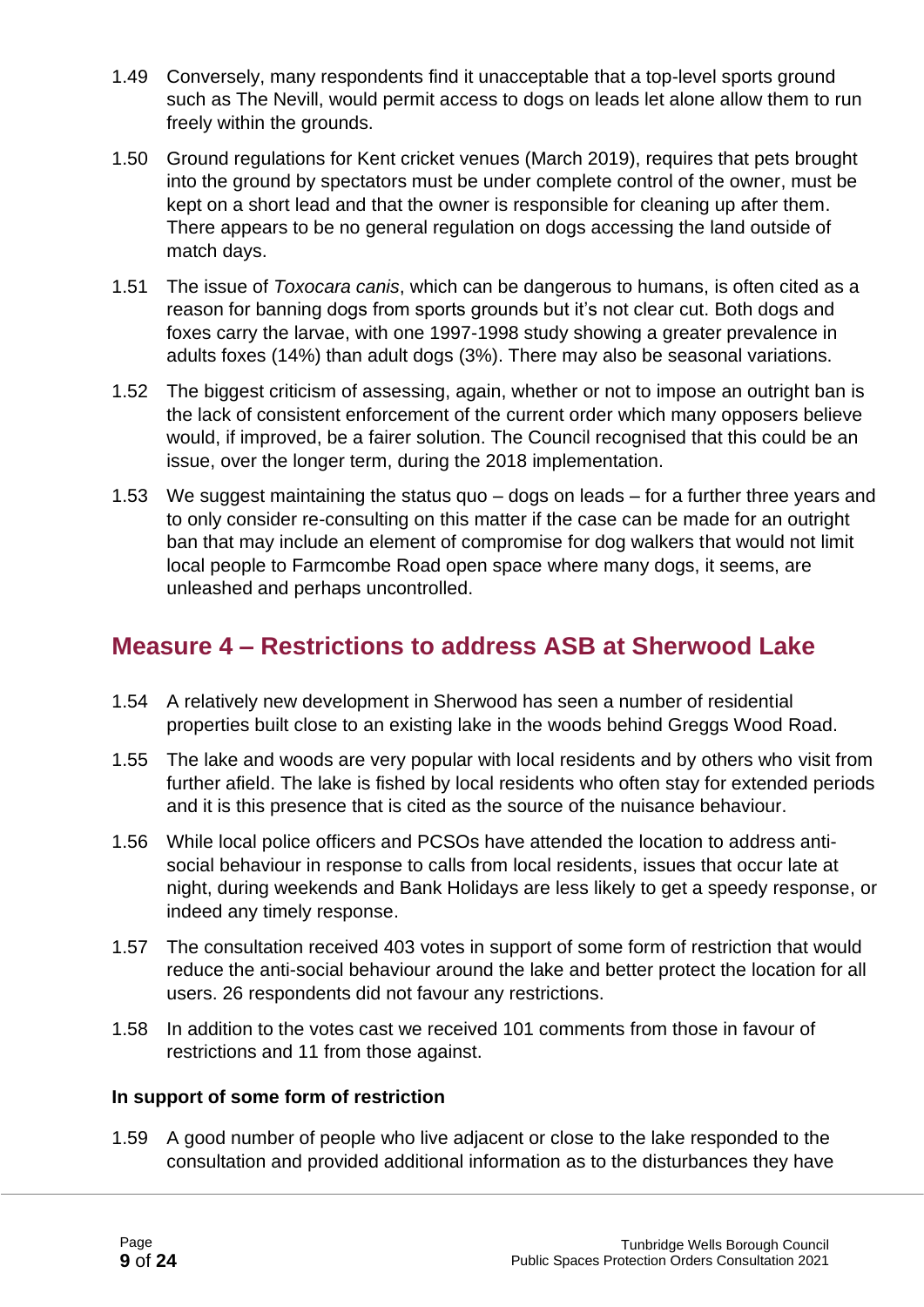experienced. The behaviour they have highlighted mostly disturbs them during the evening and throughout the night, at weekends and during Bank Holidays.

- 1.60 Behaviours most often mentioned include shouting, swearing (at volume), fighting, drunkenness, bite alarm noise and dog barking. Additionally, people who enjoy walking around the lake, some of whom live in Sherwood as well as others who live a little further afield find all sorts of litter, broken bottles, dog mess and human faeces. The litter, they say, is typically "strewn across the fishing hot spots".
- 1.61 Alcohol use is frequently mentioned in the comments, with some respondents claiming some users of the lake "are always drinking no matter the time of the day". There is a belief that alcohol use at the lake drives much of the reported anti-social behaviour.
- 1.62 Drug use too, specifically cannabis, is mentioned often but it's the pungent smell that causes the most concern for people walking around the lake as well as for families living nearby. One comment suggests "far too many [people] use the area as a social gathering for the use of recreational drugs, alcohol consumption".
- 1.63 The combination of littered pitches with "bivvies and kit spread across the paths" which are narrow in places, drunkenness and cannabis use has led some people to feel "uncomfortable" and "intimidated" and reluctant to make use of what is a fantastic local facility. One respondent states they "no longer visit the woods because it doesn't feel safe". Other comments share a similar reluctance to go there themselves or with their children.
- 1.64 A good number of respondents were distressed by the killing of a cormorant, which appears to have been deliberately targeted, and a duck early in 2021 and this has added to the reluctance of some locals to use the lake for dog walking or exercise.
- 1.65 There were some positive comments amongst those who support some form of control around the lake, with some respondents stating most people fishing the lake are friendly, they clean up after themselves and they are more aware of their surroundings than others who erect bivvies that encroach on the pathways.
- 1.66 Others recognise that while they don't live next to the lake they can appreciate that those who do would be disturbed by some of the behaviour, particularly as some fishermen spend the entire night (or nights) at the lake.

#### **Not in support of restrictions**

- 1.67 One respondent, who uses the area regularly and does not support our proposals, tells us they "enjoy seeing people fish at the lake" on their "regular late evening walks" and that the people they pass are "well behaved and polite".
- 1.68 Another says that in the three years they've lived nearby there has been "no trouble at the lake" and the people who spend time there "don't tend to be overly loud". Further, "bite alarms are to be expected" when you live next to a public lake.
- 1.69 One respondent would rather see an "angling club" set up with "paid membership" and a committee so that rules may be applied and enforced, claiming there are a "couple of people that have caused issues" but these are "not proper anglers".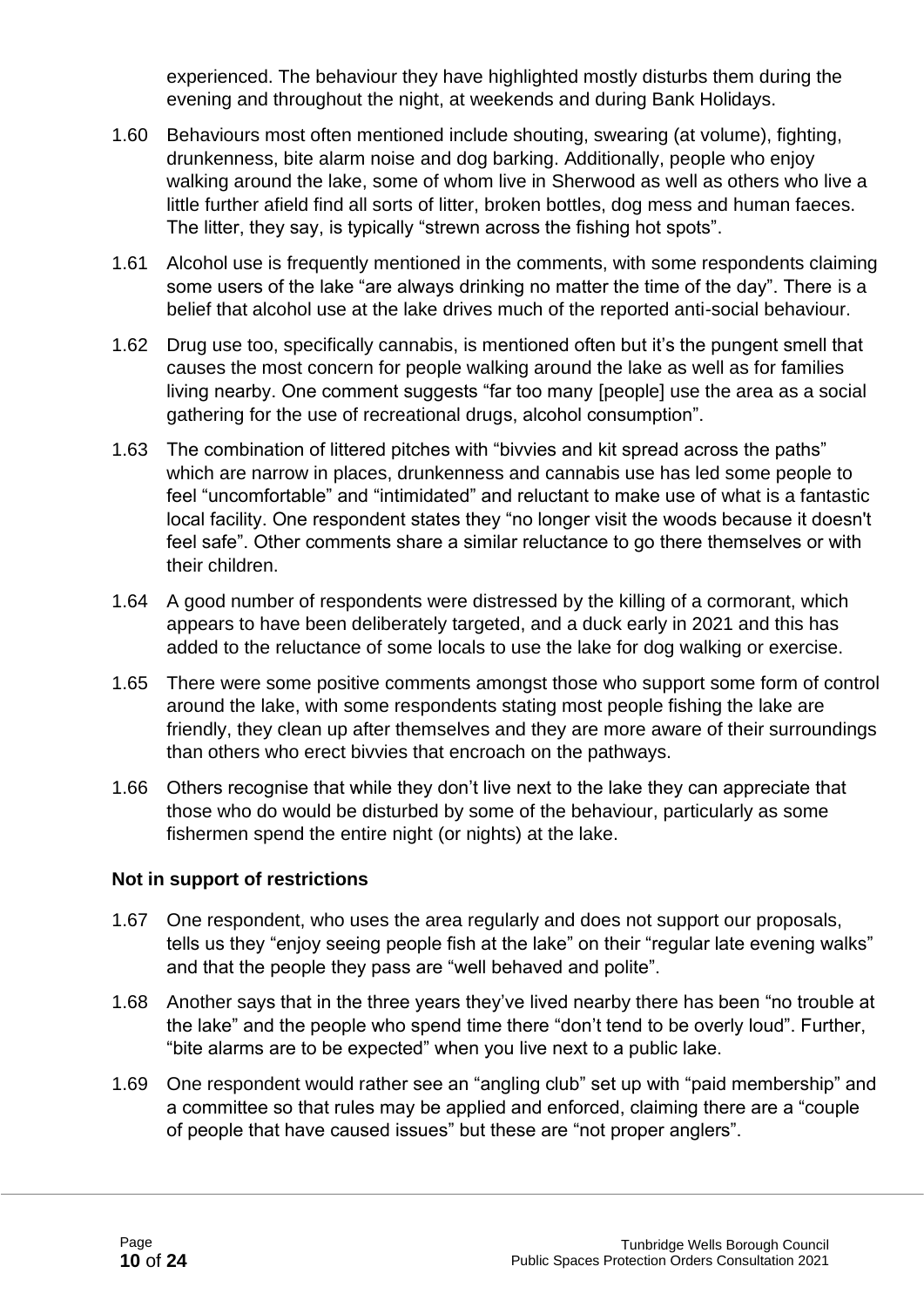- 1.70 Another recognises that the "behaviour of folk can be a challenge" but would rather that challenge was met with some "understanding and charity, rather than prohibition". However, they go on to say they "support the restriction on alcohol" as it is "pathway to more serious problems".
- 1.71 One respondent suggests the proposed PSPO is used to restrict fishing to "daytime only" and "no bivvies".

#### **Conclusion**

- 1.72 What's clear from respondents' comments is that people on both sides of argument care about this area of Sherwood and there is broad acceptance that residents in nearby properties are disturbed by some of the behaviour at the lake, particularly during the summer when windows are open and families spend time in their gardens.
- 1.73 One or two respondents suggest fishing is banned completely because of the behaviour it attracts but many others recognise the value of this pastime in this particular part of the borough. Even those directly affected by the behaviour, and support some form of restriction, are not calling for a ban and would not support one.
- 1.74 Some comments suggest there are periods during the summer when the lake is used extensively and some people stay overnight or longer, including one period of two weeks. Being locals, they receive regular visitors, and this accentuates all the issues highlighted above.
- 1.75 A good number of respondents were quite certain that without enforcement the PSPO will not address the behavioural issues around the lake.

### **Measure 5 – Late night anti-social behaviour at St Johns Park**

- 1.76 St Johns Park is an open space in St Johns ward with access points off Beltring Road and Reynolds Lane. It is a very well used location popular with families, dog walkers and young people. It hosts a bowling green, tennis courts, a children's play area, a modest skatepark and a meadow.
- 1.77 Complaints of late night anti-social behaviour have increased over the past two or three years with young people gathering late in the evening or very early morning.
- 1.78 Police have attended and moved people on in response to calls from residents living in nearby properties. However, attendance is dependent on a number of factors and noise nuisance is not a clear priority when tasking police resources. Further, residents may be advised to contact the Council when they call 101 late at night.
- 1.79 We received 419 positive responses to our question on whether some form of restriction, such an overnight curfew, should be imposed on the park. 29 respondents were not in favour of such a restriction.
- 1.80 From those respondents who also provided feedback, 88 spoke in support of a restriction to address the anti-social behaviour while seven spoke against.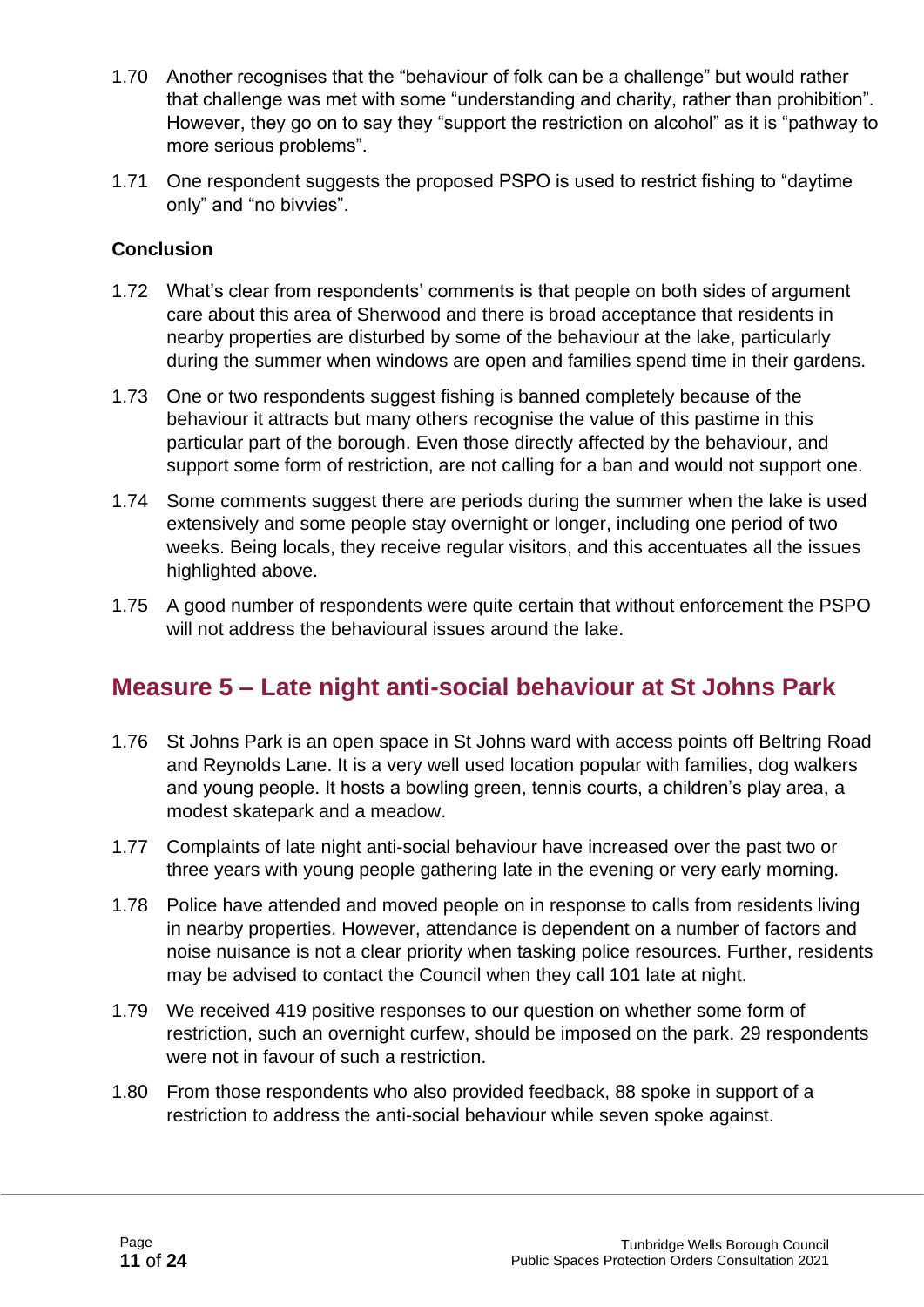#### **In support of night-time restrictions**

- 1.81 One respondent who has "lived next to the park for five years" states the anti-social behaviour has been ongoing "for many years" and "should have been dealt with years ago". Another states they have lived "near the park for 18 years" and is willing to "put up with some noise" but "the drunken/high youngsters leave broken glass" which is just the final straw.
- 1.82 A number of local respondents identify similar issues, including often being "woken up in the night by people yelling and playing loud music", with one person describing the late-night gatherings as "mini raves" that go on "late into the night" and another saying "it's like a pub garden that never shuts". Another states "If it is a nice evening, you can pretty much guarantee it will be ruined by visitors to the park later that night and into the early hours".
- 1.83 Others recall "foul" and "offensive" language, and many highlight the regular "littering" they find after people have gathered there overnight, including "broken bottles, cans, general rubbish", "drug paraphernalia" and even "broken glass in the sandpit".
- 1.84 Others have pointed to vandalism in the park and surrounding roads, including "trees, benches and play equipment" and "damage to cars" and the "paintwork" of other private property.
- 1.85 The absence of "Park Wardens" is again mentioned and several respondents took the opportunity to compliment the former "excellent" groundskeeper who was left with "such a mess to clear up".

#### **Not in support of night-time restrictions**

- 1.86 Two respondents, one of whom lives near Grove Park, do not support the curfew on St John's Park as we will just be "moving the problem elsewhere".
- 1.87 Another suggests it might be enough to "make it clear" that they have to gather "further into the park away from houses" and to provide "subtle lighting".
- 1.88 Several comments suggest young people need "somewhere to go" or somewhere to meet" and there's "nothing else for them to do".

#### **Conclusion**

- 1.89 Many respondents favour some form of restricted access to the park and some were grateful that the park was locked at weekends during the summer months of 2021 stating they had "seen an improvement" and "it had an impact". One local resident of 30+ years suggests the issues started to occur after the council stopped locking parks many years ago.
- 1.90 The issue most frequently raised with imposing a curfew is that of enforcement, with one respondent pointing out we already have "laws against drunkenness, disorderly behaviour, littering and criminal damage" so "how about enforcing those first before creating new ones".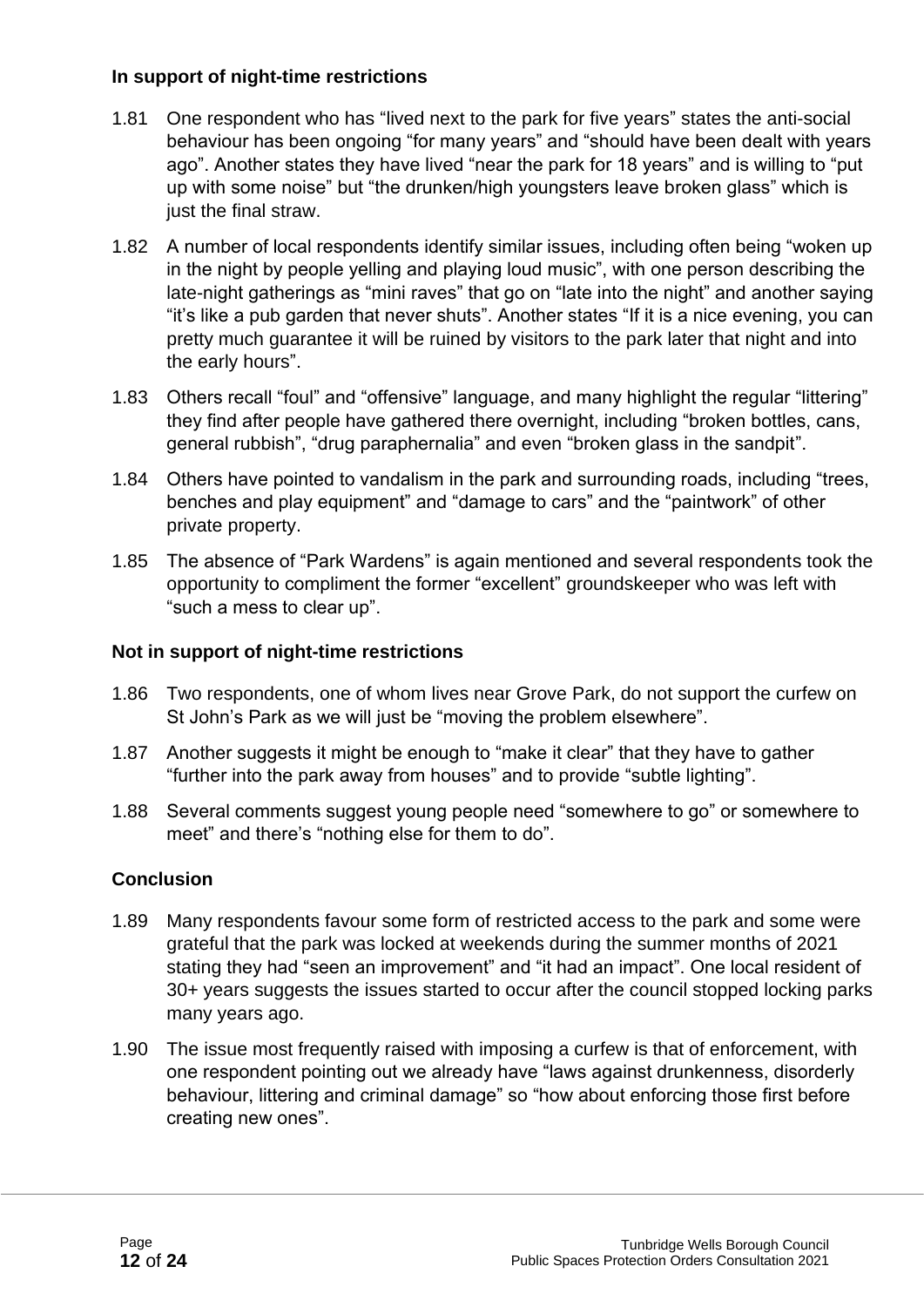#### **Measure 6 – ASB in town centre multi-storey car parks**

- 1.91 Our town centre multi-storey car parks have often attracted unwelcome behaviour and while we, as a Council, have done much to address this (particularly in respect of antisocial behaviour caused by rough sleepers) the car parks are still popular with young people who occasionally gather there to socialise during the early to late evening.
- 1.92 In response to the consultation 479 respondents favoured restrictions to address antisocial behaviour or loitering in the car parks while 49 were not in favour.
- 1.93 A total of 92 respondents who favoured some form of restriction provided supporting comments while 14 respondents who wanted no action taken also provided comments to support their position.

#### **In support of restrictions on people gathering in car parks**

- 1.94 Respondents to this issue rarely highlighted specific activities (such as skateboarding and free running) as a problem and sympathised with young people who they believe are using the car parks because "there's nowhere else for them to go".
- 1.95 Even amongst those who would support a ban on loitering in the car parks they recognise that this would unfairly penalise skateboarders and they would wish the Council (or others) to provide young people with a "safe space" to enjoy their pastime.
- 1.96 That said, people have expressed their experiences of coming across groups of people in car parks, particularly at night, as "intimidating", "unnerving" and "disconcerting". The intimidation, one respondent recognises, may "not be intentional", but that is the effect.
- 1.97 Torrington and Great Hall are mentioned several times with commuters returning to the car park late in the evening and feeling wary of who they may find there. Rough sleepers are mentioned a number of times, as a concern, along with "groups hanging out" to "drink and smoke".
- 1.98 Several comments from women point to groups of people loitering in the car parks as making them feel unsafe, particularly at night.

#### **Not in support of restrictions**

- 1.99 One respondent who, at some time in the past, used car parks "as a place to chill" hasn't witnessed any "negative behaviour" asking us to note that "kids hanging out is not a negative thing and should not be treated as such".
- 1.100 Other respondents want the Council to "show interest" in the skateboarding and BMX communities. Others wish for us to engage with relevant instructors to provide young people with an outlet, referencing recent Olympic successes as a reason to encourage engagement.
- 1.101 Other respondents would like to see the car parks serve a dual purpose, with times or levels or specific areas made safe and preserved for skateboarders or free runners,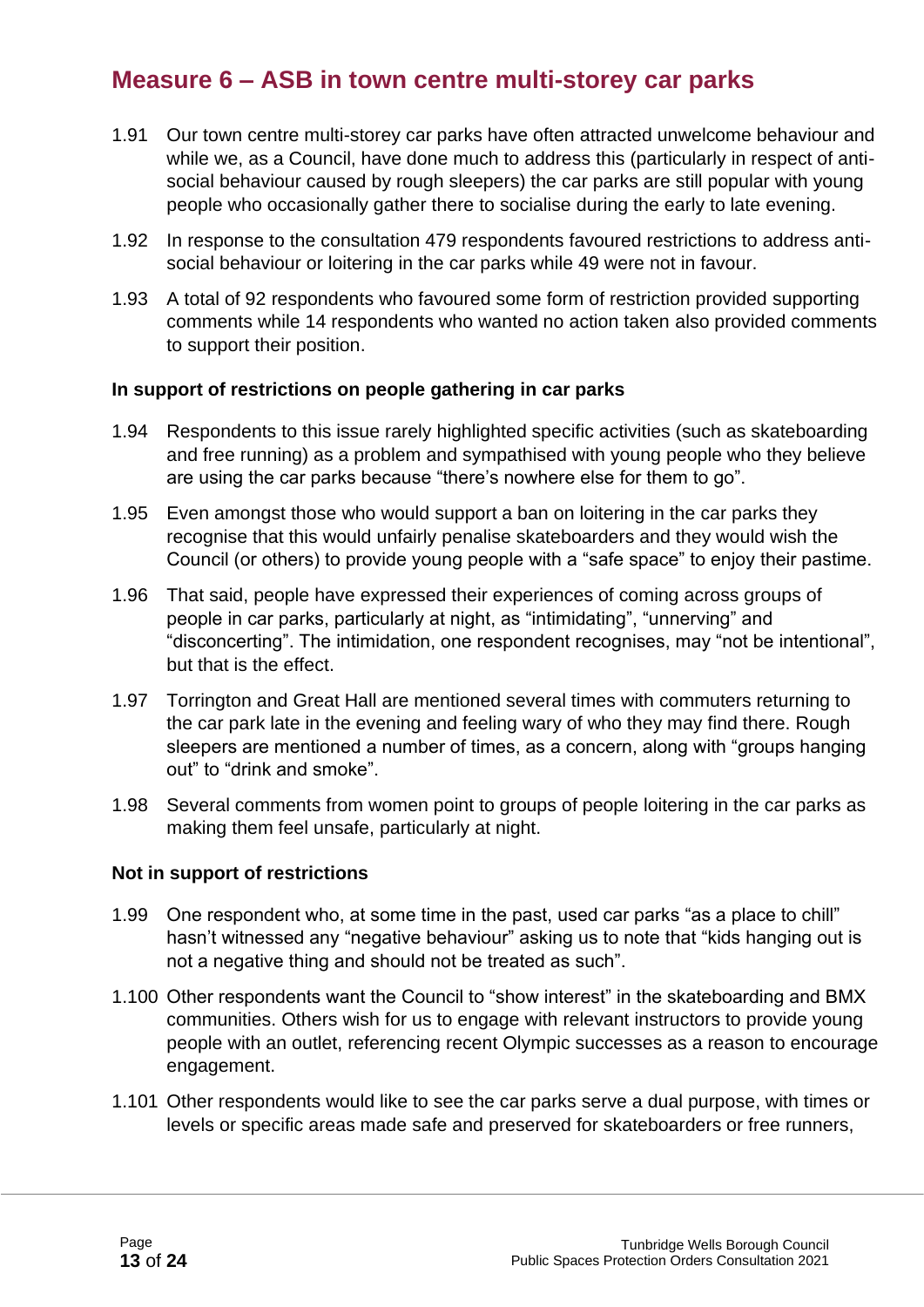giving them a sense of "ownership and responsibility" and perhaps under tutelage from qualified instructors. This was also true of some who supported the proposal.

1.102 Some respondents point to a lack of bins, and public conveniences that are closed of an evening as reasons why people gathering in these areas leave litter behind or urinate where they can.

#### **Conclusion**

- 1.103 As with other measures we consulted on there is a great deal of tolerance amongst the responses, whether in support of restrictions or not.
- 1.104 The physical activities themselves, whether that's skateboarding, BMXing or free running, are not seen as an issue by the vast majority of respondents but there is a recognition that multi-storey car parks can be intimidating places in their own right, especially at night and if alone.
- 1.105 Groups hanging out of an evening cause people to feel anxious, and if they are boisterous and drinking alcohol or smoking cannabis there's a greater sense of unease.
- 1.106 A number of people suggested the presence of rough sleepers and their pitches can also be intimidating and contributes to some of the behaviours mentioned above. However, a great many more sympathise with their plight and would not want a PSPO used against them. To be clear, the definition of 'loitering' does not apply to rough sleeping and we will not be using a PSPO to ban rough sleepers from public spaces.

## **2. Options Considered**

### **Measure 1 – Southborough roads**

2.1 **Renew, remove or vary the current order**: The order now feels excessive for the full length of the three side roads and perhaps is also unnecessary on London Road having not been enforced in over a decade. We should look to remove orders where they have proved successful over the longer term and are no longer needed.

### **Measure 2 – Dunorlan Park**

2.2 **Do nothing, require dogs on leads throughout the park, require dogs on leads in a defined area**: Requiring dogs be kept on leads through the park is not a reasonable option but to do nothing would not address the ongoing dog-related complaints we receive every year and those that have been shared in the consultation. We believe introducing a free exercise area is a fair compromise that would provide for a better overall experience for the many visitors who enjoy the park for a variety of reasons.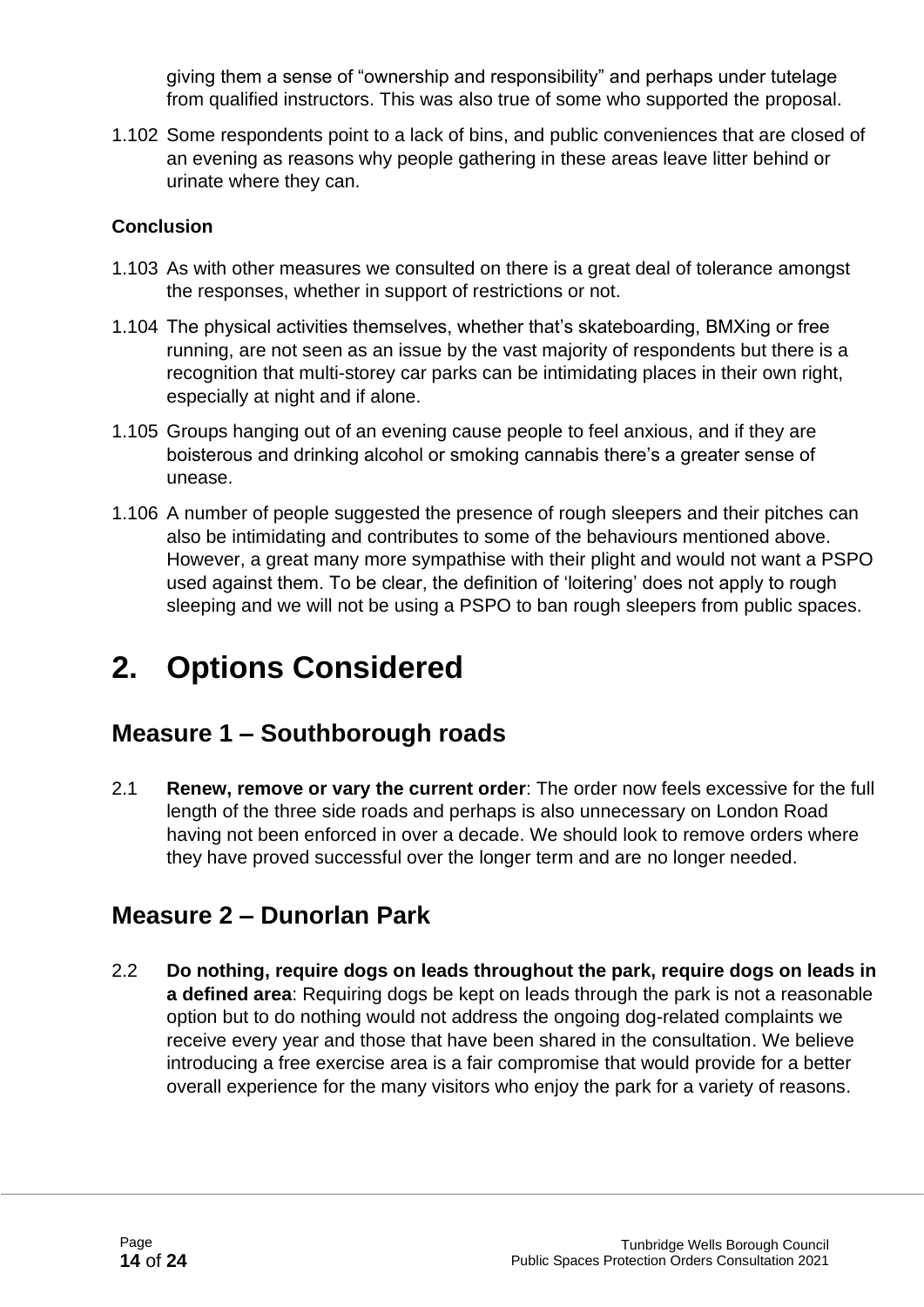### **Measure 3 – The Nevill Ground**

2.3 **Retain the dogs on leads requirement, remove the requirement altogether or introduce an outright ban on dogs entering the ground**: Most people are in favour of retaining the dogs on leads requirement as it is seen as a sensible compromise. An outright ban on dogs is not favoured by the majority of those who responded to the consultation and a strong and conclusive case for an outright ban has not been made.

#### **Measure 4 – Sherwood Lake**

2.4 **Do nothing, dispatch patrols as required or restrict activities to certain parts of the lake at specific times of the day or year**: To do nothing would see no change in behaviour and a continuation of the complaints outlined in this report. Patrols have been dispatched in response to residents' calls about anti-social behaviour affecting them or their family, but it does not address the issues over the longer term.

### **Measure 5 – St John's Park**

2.5 **Do nothing, dispatch patrols in response to complaints, or lock the gates**: We have received regular complaints about late-night anti-social behaviour in the park over a number of years. If nothing is done this is likely to continue. Patrols attend when they can and some individuals have been spoken with. We tried locking the gates at weekends (9pm, Fridays and Saturdays) as often as we could through the summer of 2021. This proved successful, to a degree, but is not sustainable over the longer term.

### **Measure 6 – Multi-storey car parks**

- 2.6 **Do nothing, increase security patrols, continue to dispatch outreach workers**: To do nothing would see a continuation of complaints from residents, commuters and others at a time when we would like to see an increase in visitors to our town. An increase in security patrols may take place if the order is introduced to ensure people loitering in the car parks are moved on.
- 2.7 The order would also support the efforts of the current security detail who patrol early evenings to move people on when anti-social behaviour is identified and there is no reasonable reason for people to be in the car parks.
- 2.8 Any order brought in under this project will not seek to prohibit rough sleeping in the car park. There is already an order in place to address anti-social behaviour related to rough sleeping and this, as well as additional support from our Housing Team may have had a positive impact.
- 2.9 The Community Safety Team will continue to dispatch outreach workers, regardless of the outcome.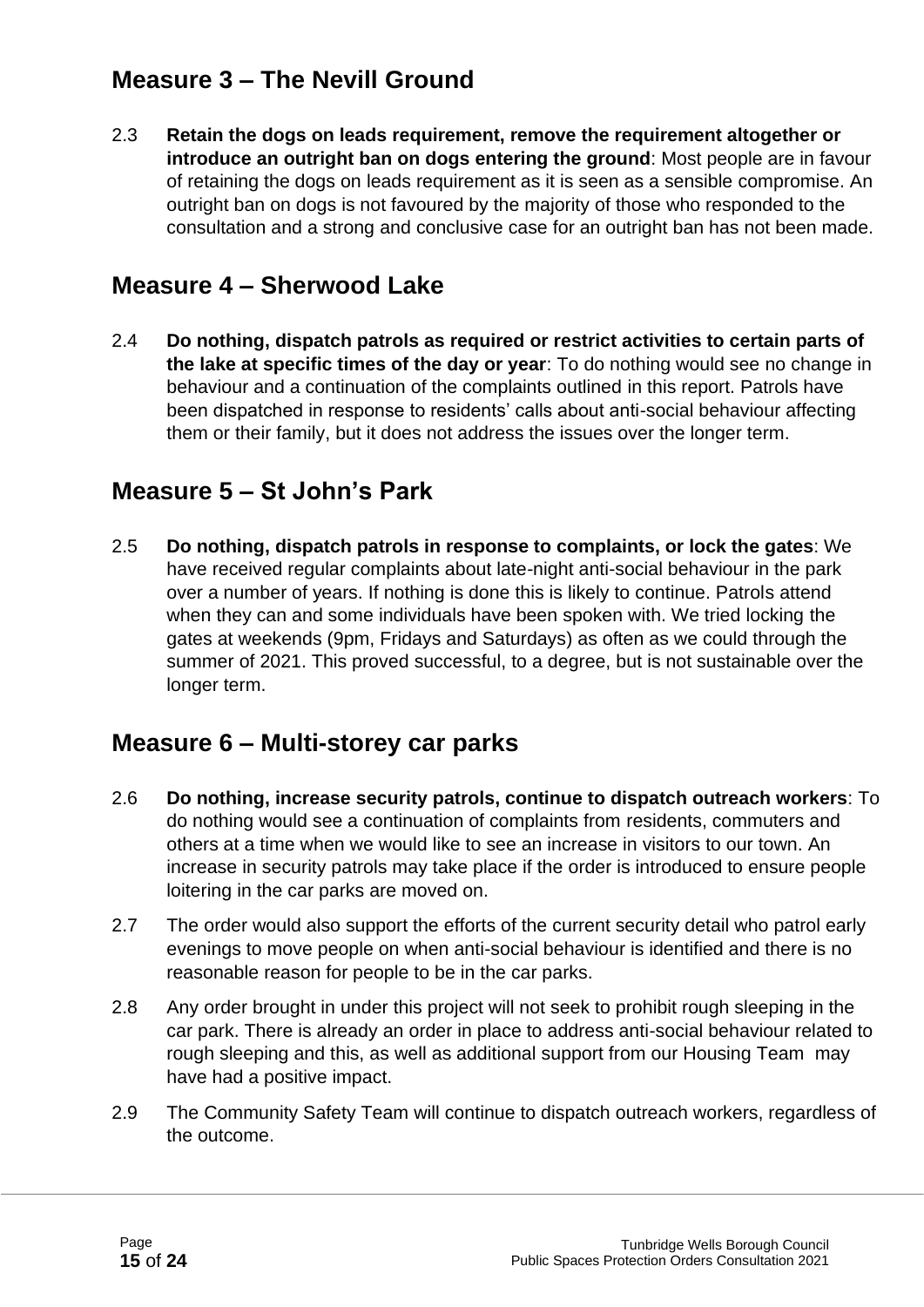## **3. Preferred Option and Reason**

### **Measure 1 – Southborough roads**

- 3.1 Many respondents are fearful of an "inevitable" return of alcohol-related anti-social behaviour if the order is removed. A compromise may address those concerns.
- 3.2 Given the concern expressed by those who took the time to engage with the consultation our preferred option is to partially retain the current alcohol control measure.
- 3.3 Retain the order on London Road and the length of Holden Park Road that extends as far as the convenience store but exclude Meadow Road and Springfield Road. See map at Appendix F.

#### **Measure 2 – Dunorlan Park**

- 3.4 The Parks & Sports Team Leader's preference is to establish a year-round requirement for dogs on leads in the formal area of the park.
- 3.5 A map of the proposed 'unrestricted exercise' area is shown in Appendix E

### **Measure 3 – The Nevill Ground**

- 3.6 Farmcombe Road open space was not favoured by any respondent as a suitable place to take dogs for a variety of reasons, most of which appear reasonable.
- 3.7 There is some dispute as to whether the dogs on leads requirement implemented in 2018 has proved successful. According to the land managers it certainly hasn't eradicated dog fouling at The Nevill and dogs are still let off their leads.
- 3.8 However, the report author feels a conclusive case for an outright ban has not been made therefore our preferred option is for a continuation of the current dogs on leads requirement.
- 3.9 We further recommend the landowner and/or the land managers make the case to the Council for an outright ban prior to any further public consultation on this matter when the dogs on leads requirement, if renewed, expires in 2024.

### **Measure 4 – Sherwood Lake**

3.10 Issues at the lake may be easily resolved if reasonable restrictions are applied and consistently enforced. However, the Police and Crime Commissioner, in response to our broad proposals, advised that it is his priority to ensure any PSPOs have a minimal impact on frontline policing. If enforcement is unlikely to take place as often as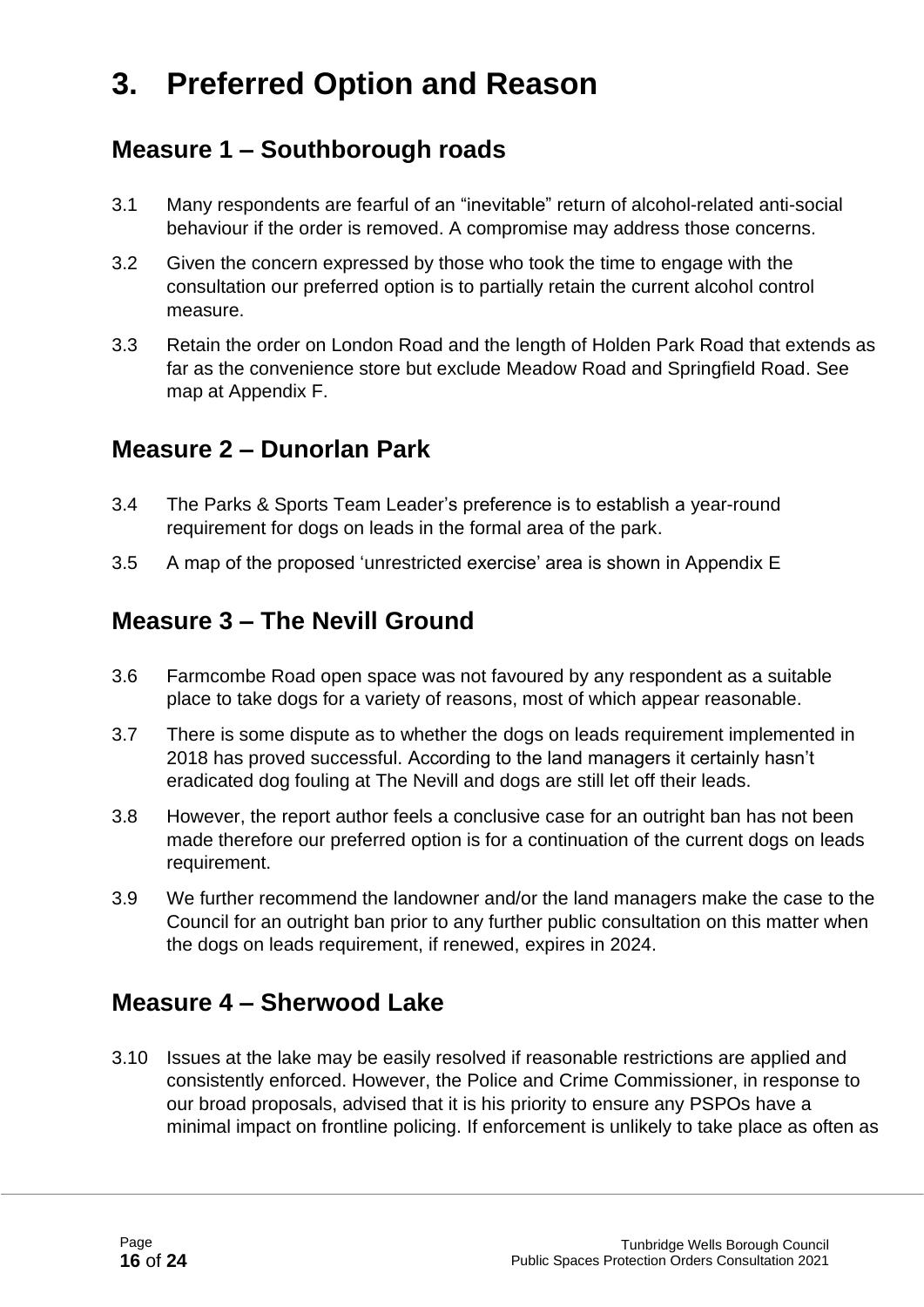residents might wish, particularly very late at night when disturbances are likely the most detrimental, then the order will prove ineffective.

- 3.11 It would therefore seem sensible to consider other, more local solutions, perhaps with local fishers on the type of order imposed and the possibility of an angling club which may go some way to enforcing their own regulations, as well as with land managers on possibilities of re-engineering the land to afford greater protection for residents living in houses that have since been built close to the lake. This way a self-enforcing and workable compromise might be found.
- 3.12 We recommend that further conversations with the landowners, land managers and Kent Police take place, as well as discussions with local residents and those who fish the lake, supported by ward councillors who have taken an interest in both sides of the argument, before further action is taken in respect of implementing an order at this location.

### **Measure 5 – St John's Park**

- 3.13 Without enforcement a curfew at St John's Park is unlikely to stop the reported issues from occurring. Given that the issues that cause the most disturbance occur late at night nearby residents would be looking for regular and prompt attendance. However, this expectation may not be met as the only available resource overnight is Kent Police. The PCC in his response to our proposals, advised that it is his priority to ensure any PSPOs have a minimal impact on frontline policing.
- 3.14 As with Measure 4 I believe it would be sensible to look at what other resources we can bring to bear to ensure we meet the PCC's priority of a minimal impact on frontline policing as well as ensuring a robust and workable order is conceived.

### **Measure 6 – Multi-storey car parks**

- 3.15 Our preference is for a no loitering order that would allow for discretionary enforcement by authorised officers.
- 3.16 It is widely understood that young people socialise in these spaces as they provide a level of safety, warmth and light. Young people would also tell us they have nowhere else to go. What is less understood is the age groups of those who loiter here – the PSPO cannot be used against anybody under the age of 16. We must also be wary of displacement of unwanted behaviours to other more sensitive areas.
- 3.17 Conversely, groups and individuals who are in the car parks for any other purpose than that of parking can lead to anxiety and concern amongst genuine car park users, putting them off visiting again.
- 3.18 While not related directly to anti-social behaviour there is a risk and a danger to those who may choose to skateboard, cycle, play football or hold fitness training sessions in a space shared with motor vehicles. The Council has a duty of care to ensure that our car parks operate as safely as possible at all times, by discouraging as far as we can, such unauthorised activities.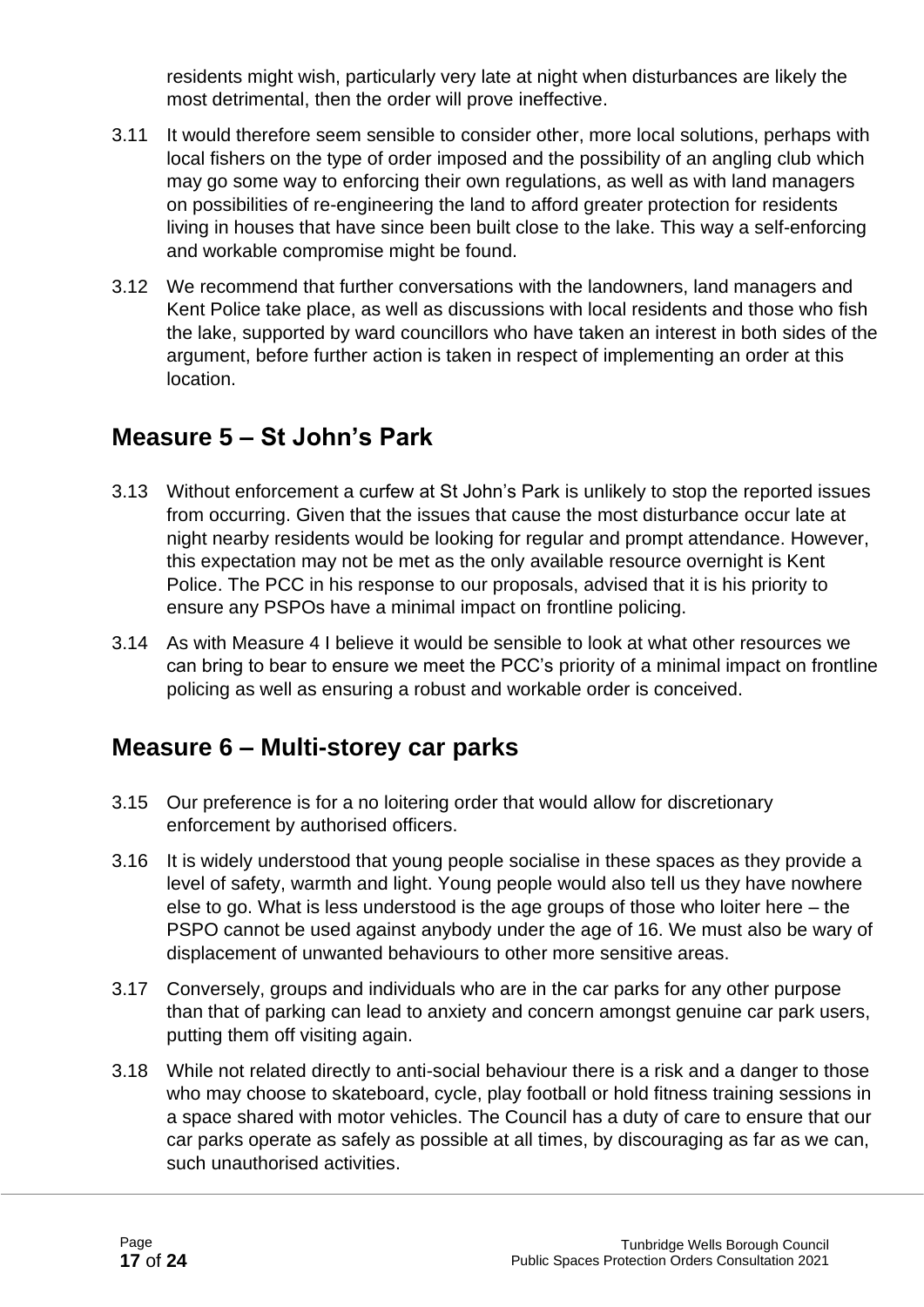- 3.19 We must also ensure that any order we wish to place on our multi-storey car parks does not unfairly discriminate against rough sleepers and that the order would not be a ban on rough sleeping.
- 3.20 Authorised officers would be TWBC staff. While Kent Police would not be the primary enforcement agency there would be a reasonable expectation that Kent Police officers would seek compliance with the order if attending relevant locations following a complaint.
- 3.21 Enforcement in the form of a fixed penalty notice, if required, would be undertaken by Council officers while police could, if called to the area, move people on or take personal details of those who remain so that TWBC may consider if further action is necessary.
- 3.22 We recommend further conversations take place with outreach agencies such as KCC Early Help, Kenward Trust and St Giles Trust, as well as the senior officers with responsibility for the Tunbridge Wells Local Policing Team.

## **4. Consultation on Options**

- 4.1 This report is the result of a public and stakeholder consultation. The online public consultation ran from 16 July 2021 to 29 August 2021.
- 4.2 All but a handful of the submissions were received via the online consultation form, with seven residents choosing to respond via email. Paper copies were made available at Gateway, Paddock Wood Town Council and Cranbrook and Sissinghurst Parish Council offices.
- 4.3 During July, while visiting Sherwood, TWBC's Community Safety Manager held brief (~30 minute) discussions with one party affected by the behaviour at Sherwood Lake and, separately, with several men who regularly fish at the lake.
- 4.4 Stakeholders were contacted between 14 and 29 July 2021. All recipients confirmed receipt of relevant documentation.
- 4.5 The Kennel Club, in their response to the consultation, took the opportunity to encourage the Council to employ further proactive measures to help promote responsible dog ownership, such as increasing the number of bins, ensuring dog owners know that bagged dog faeces can be disposed of in normal litter bins, and using poster campaigns to encourage dog owners to pick up after their dog.
- 4.6 In respect of out-of-control dogs The Kennel Club suggest we consider targeting irresponsible owners with an 'on lead by direction' order rather than a blanket restriction, running responsible ownership and training events, and applying seasonal restrictions rather than year-round.
- 4.7 The Police and Crime Commissioner, in his response to the consultation and in particular the Sherwood Lake and St John's Park proposals – reminded us that it is his "priority that all PSPO's have a minimal impact on front line policing" and encouraged further discussions with local police chiefs to this end.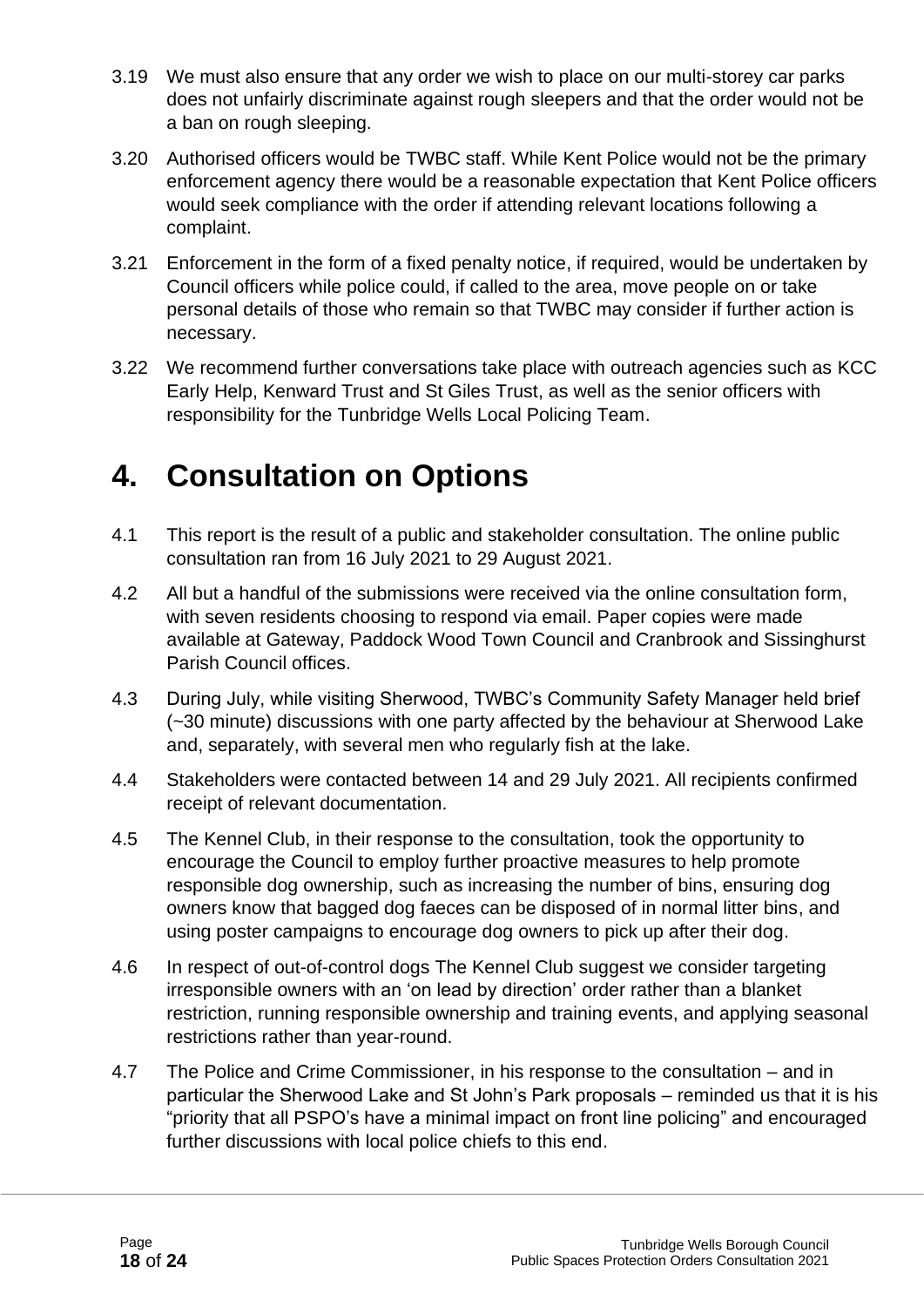- 4.8 Other stakeholders offered broad support for the measures depending on the outcome of the public consultation.
- 4.9 Appendix A contains further details

## **5. Implementation**

- 5.1 Measures 1 and 3: The current short-term orders on The Nevill Ground and selected roads in Southborough expire on 24 December. If extensions or variations are approved there is sufficient time to publicise, draft or redraft the orders to ensure continuation of the existing measures.
- 5.2 Measure 2: The proposed order for dog control at Dunorlan must be drafted and published, publicised appropriately with sufficient signage installed. The implementation of this order is not time-bound and, if approved, could be completed early 2022.
- 5.3 Measures 4, 5 and 6: These three orders are complex to implement in a way that will produce results that are acceptable to residents and users of the open spaces to which they apply. Further conversations will take place with key stakeholders and others to ensure workable solutions are found and brought back to Cabinet in April 2022 for approval.
- 5.4 Additionally, for measures 4, 5 and 6 there are other tasks that need to be completed ahead of implementation. Amongst them are the drafting and publishing of the orders, undertaking an equalities impact assessment, modifying fixed penalty notice software, agreeing on enforcement opportunities and designing and ordering signage for the three locations.
- 5.5 A further report will bring these actions and activities together in a way that satisfies legislation and government guidance. A task list detailing the outstanding actions has been shared with the relevant portfolio holder.
- 5.6 Further implementation details are provided in Appendix B.

## **6. Appendices and Background Documents**

Appendices:

- Appendix A: PSPO 2021 Promoting the Consultation
- Appendix B: PSPO 2021 Further Details on Implementation
- Appendix C: PSPO 2021 Consultation Discrepancies
- Appendix D: PSPO 2021 Equality and Diversity
- Appendix E: PSPO 2021 Map of Dunorlan Unrestricted Exercise Area
- Appendix F: PSPO 2021 Map of London Road and Holden Park Road (partial)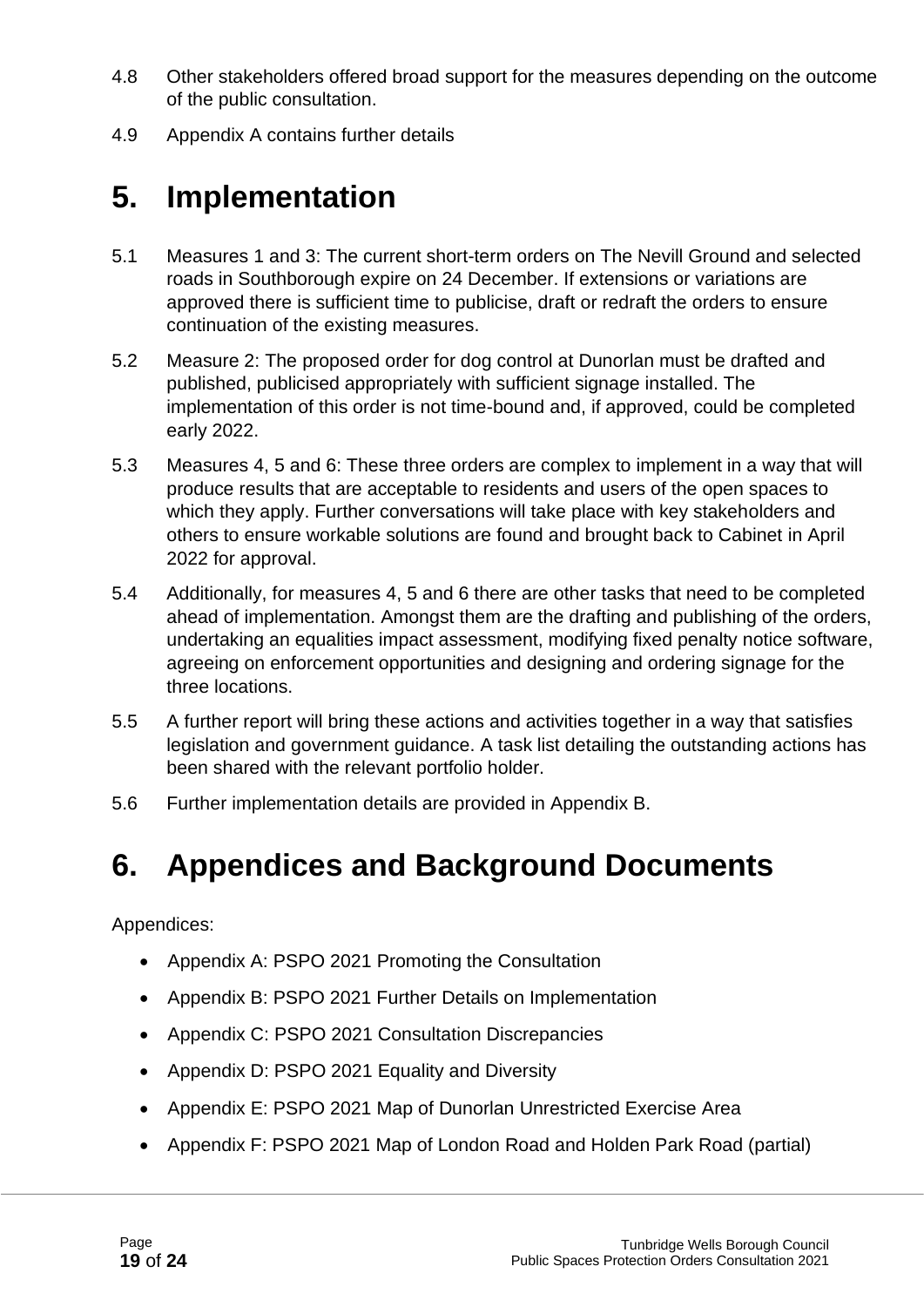• Appendix G: PSPO 2021 Confirmation of Necessary Actions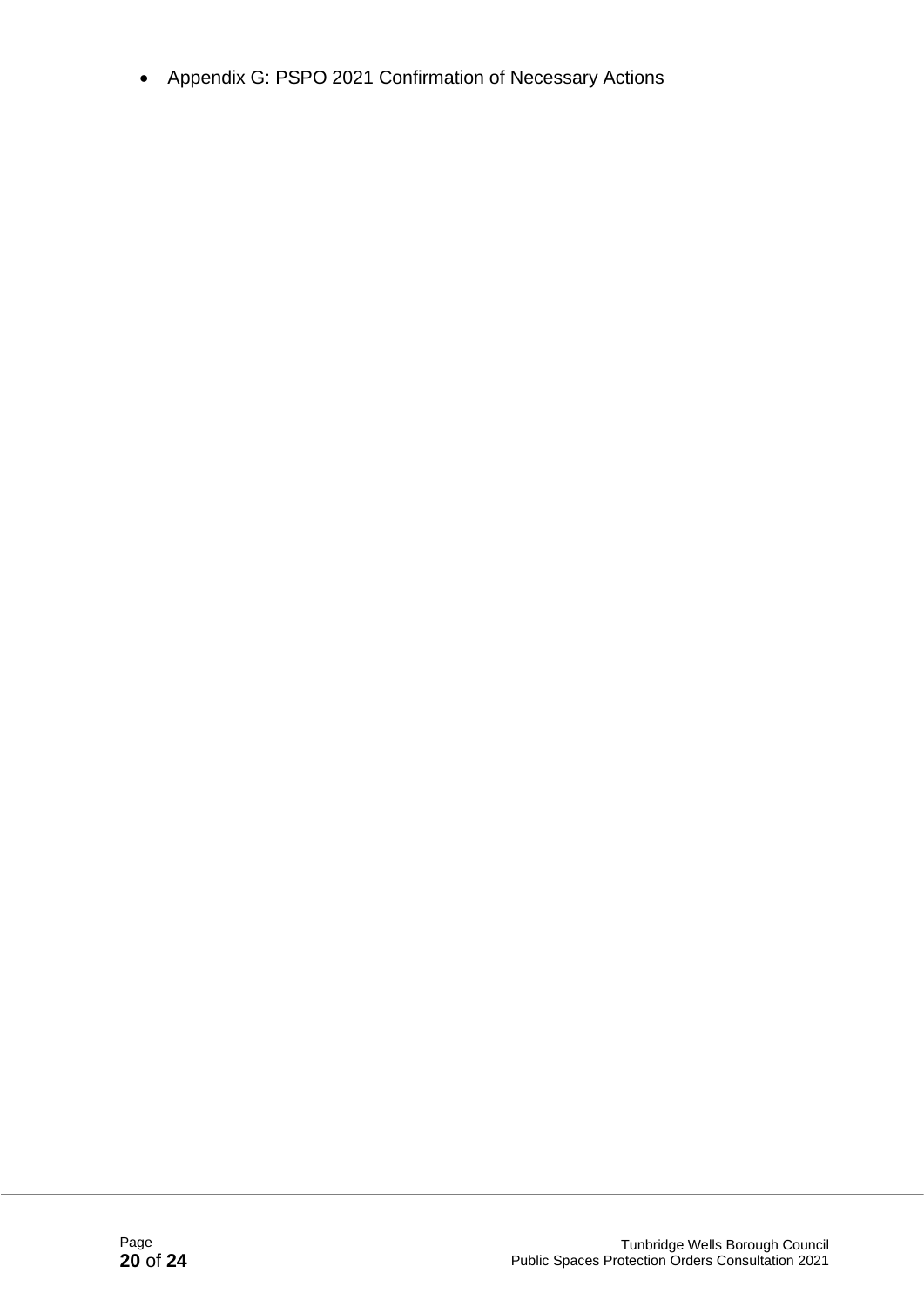## **7. Cross Cutting Issues**

### **A. Legal (including the Human Rights Act)**

By s.59 of the 2014 Act, local authorities may make a PSPO if satisfied "on reasonable grounds" that two conditions are met.

The first condition is that activities carried on in a public place within the authority's area have had a detrimental effect on the quality of life of those in the locality, or it is likely that activities will be carried on in a public place within that area and that they will have such an effect.

The second condition is that the effect, or likely effect, of the activities (a) is, or is likely to be, of a persistent or continuing nature, (b) is, or is likely to be, such as to make the activities unreasonable, and (c) justifies the restrictions imposed by the notice.

PSPO's may prohibit certain actions or may require specified things to be done: s.59(4). In either case however, the provisions must prevent or reduce the identified detrimental effect.

The Local Authority must carry out the necessary consultation, publicity and notification before making, extending and/or varying a PSPO.

\ite lotusRobin Harris, Team Leader (Contentious), 12/11/2021

#### **B. Finance and Other Resources**

The Council currently has a significant budget deficit for 2022/23 and does not have the ability to provide additional security, cleaning and maintenance services or bin collections. It must also be understood that there is a risk of public and employee injury associated with antisocial or inappropriate behaviour, for which the council could be found liable if not deemed to have made every effort to prevent it in spaces owned and managed by the council.

Jane Fineman, Head of Finance & Procurement, 27/10/2021

### **C. Staffing**

[Report author to insert comment on staffing arrangements including if there are any implications on staffing levels or structures. If this is covered in the report, the relevant sections can be referred to here. An HR officer will need to check the report.]

[Name, title and date of HR officer who signed off the report]

### **D. Risk Management**

[Report author to insert comment on managing risks arising from the report including whether the matter is included in the strategic risk register, or if it should be, how the risks will be managed. Advice can be sought from the Head of Audit.]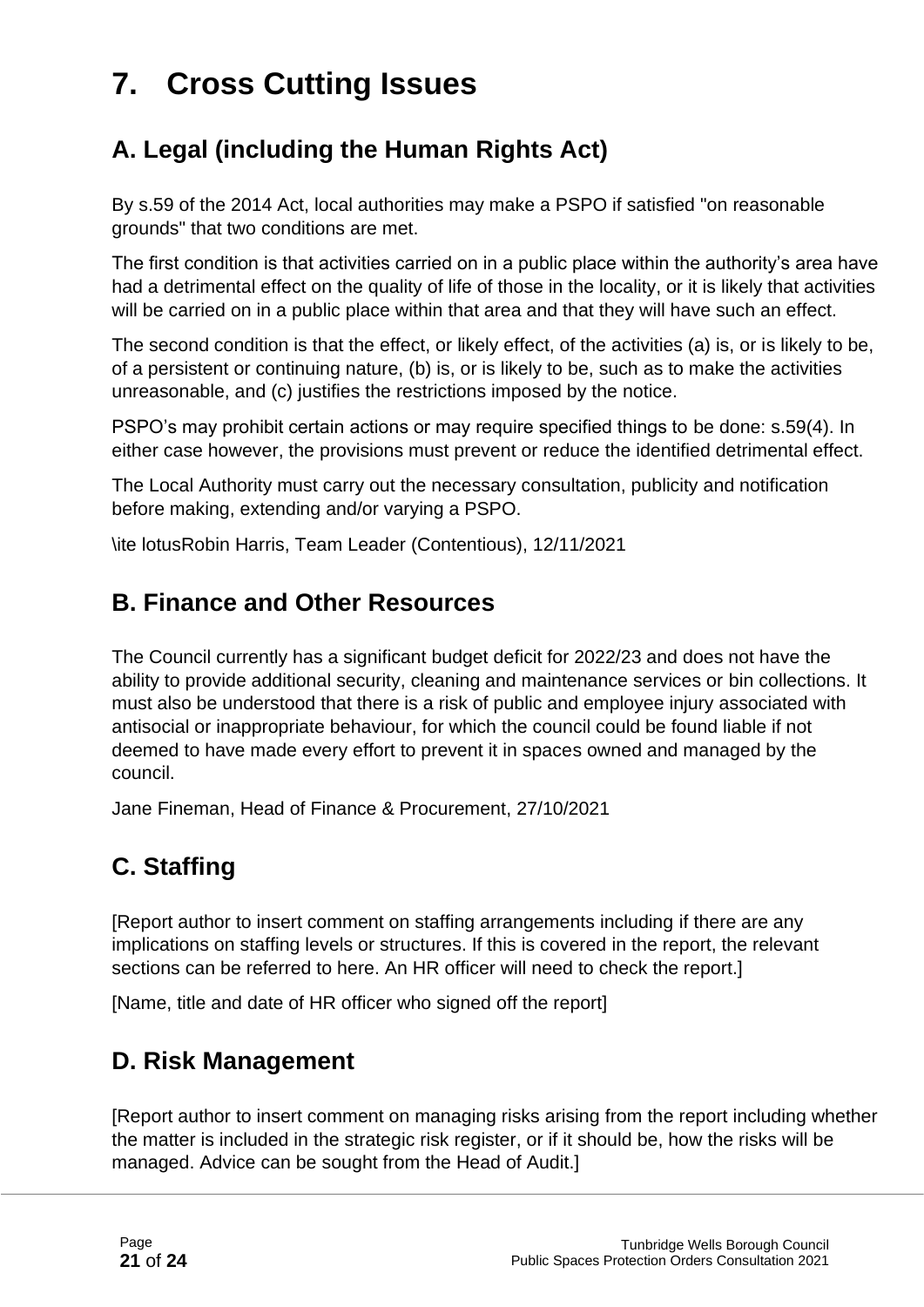### **E. Environment and Sustainability**

[Report author to insert comment on if/how the proposals care for the environment. Consideration must be given to our legal obligations. The Sustainability Officer must be consulted on the report].

Section 40, National Environment and Rural Communities Act 2006

*40(1) Every public authority must, in exercising its functions have regard so far as is consistent with the proper exercise of those functions, to the purpose of conserving biodiversity.*

Section 85, Countryside and Rights of Way Act 2000

*85(1) In exercising or performing any functions in relation to, or so as to affect, land in an area of outstanding natural beauty, a relevant authority shall have regard to the purpose of conserving and enhancing the natural beauty of the area of outstanding natural beauty.*

[Name, title and date of Sustainability Officer who signed off the report.]

### **F. Community Safety**

This report sets out a number of proposals for addressing and reducing anti-social and unwanted behaviour in key areas, thereby increasing community safety. Further conversations around measures to address anti-social behaviour in areas that are popular with young people (St John's Park and multi-storey car parks, for instance) should help to ensure requirements or prohibitions do not introduce unintended consequences or result in displacement of issues to more sensitive areas.

Terry Hughes, Community Safety Manager, 28/10/2021

### **G. Equalities**

[Report author to insert comment on if/how the proposals affect equalities issues. Consideration must be given to our legal obligations. The Performance and Governance team must be consulted on the report. A separate Equalities Impact Assessment may be required].

Section 149, Equality Act 2010

*149(1) A public authority must, in the exercise of its functions, have due regard to the need to –*

*(a) eliminate discrimination, harassment, victimisation and any other conduct that is prohibited by or under this Act;*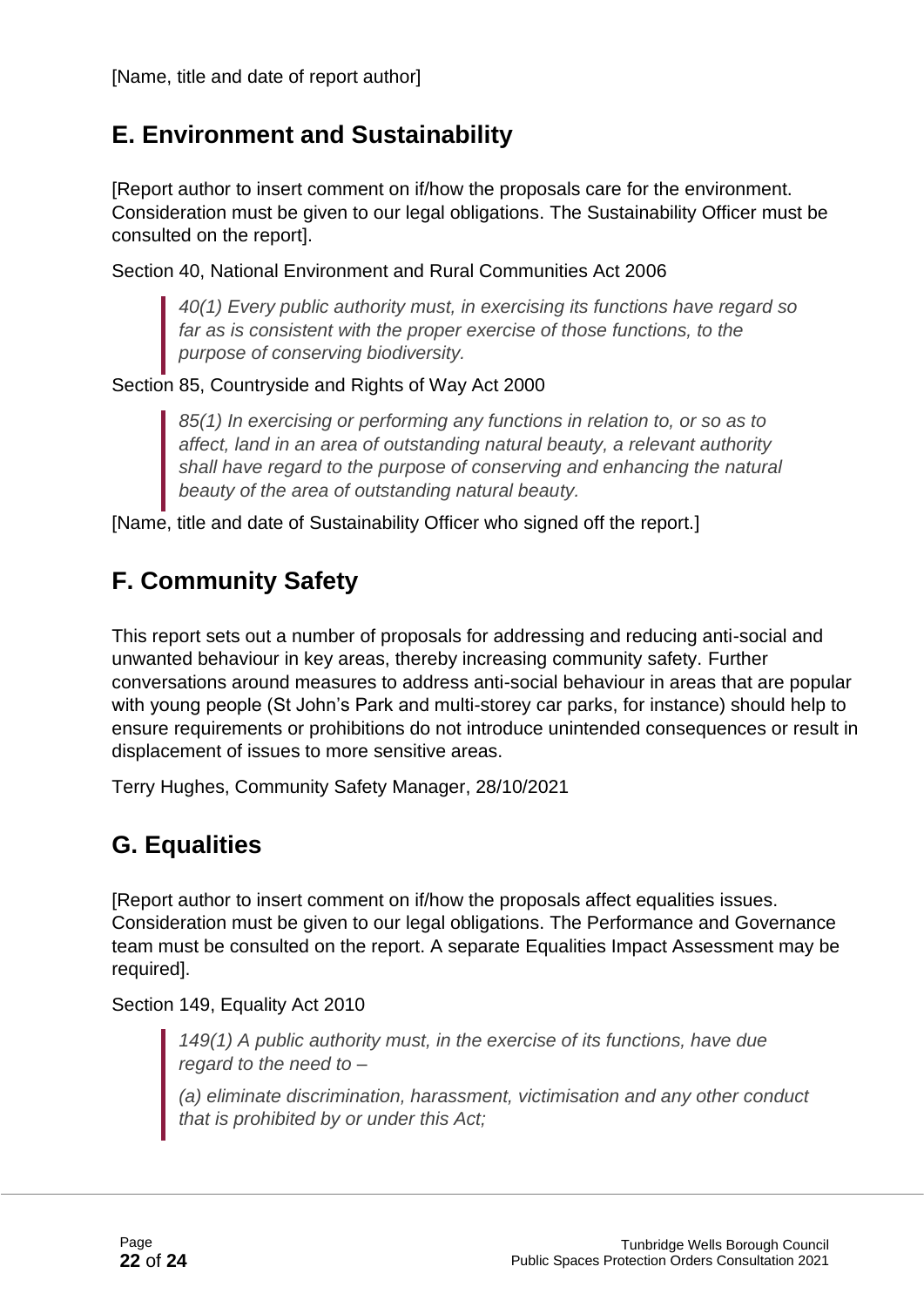*(b) advance equality of opportunity between persons who share a relevant protected characteristic and persons who do not share it;*

*(c) foster good relations between persons who share a relevant protected characteristic and persons who do not share it.*

### **H. Data Protection**

[Report author to insert comment on if/how the proposals affect data protection issues. Consideration must be given to our legal obligations. The Performance and Governance team must be consulted on the report. A separate Data Protection Impact Assessment may be required].

Article 5, General Data Protection Regulation 2016

*1. Personal data shall be:*

*(a) processed lawfully, fairly and in a transparent manner in relation to the data subject;*

*(b) collected for specific, explicit and legitimate purposes and not further processed in a manner that is incompatible with those purposes;*

*(c) adequate, relevant and limited to what is necessary in relation to the purposes for which they are processed;*

*(d) accurate and, where necessary, kept up to date;*

*(e) kept in a form which permits identification of data subjects for no longer than is necessary for the purposes for which the personal data are processed;*

*(f) processed in a manner that ensures appropriate security of the personal data, including protection against unauthorised or unlawful processing and against accidental loss, destruction or damage, using appropriate technical or organisational measures.*

[Name, title and date of Data Protection Officer who signed off the report.]

### **I. Health and Safety**

In addition to the issues related to anti-social behaviour and loitering in multi-storey car parks, and the anxiety this can cause to legitimate users of the car parks, particularly after dark, TWBC have a responsibility to reduce risks to persons who access and use their areas of land and property. The TWBC owned areas noted in this report are areas where there has been a history of issues in the past.

Mike Catling, Corporate Health and Safety Advisor, 05/11/2021

### **J. Health and Wellbeing**

The health and wellbeing of residents has been taken into consideration throughout the report, specifically in relation to reducing anti-social behaviour, preventative measures for